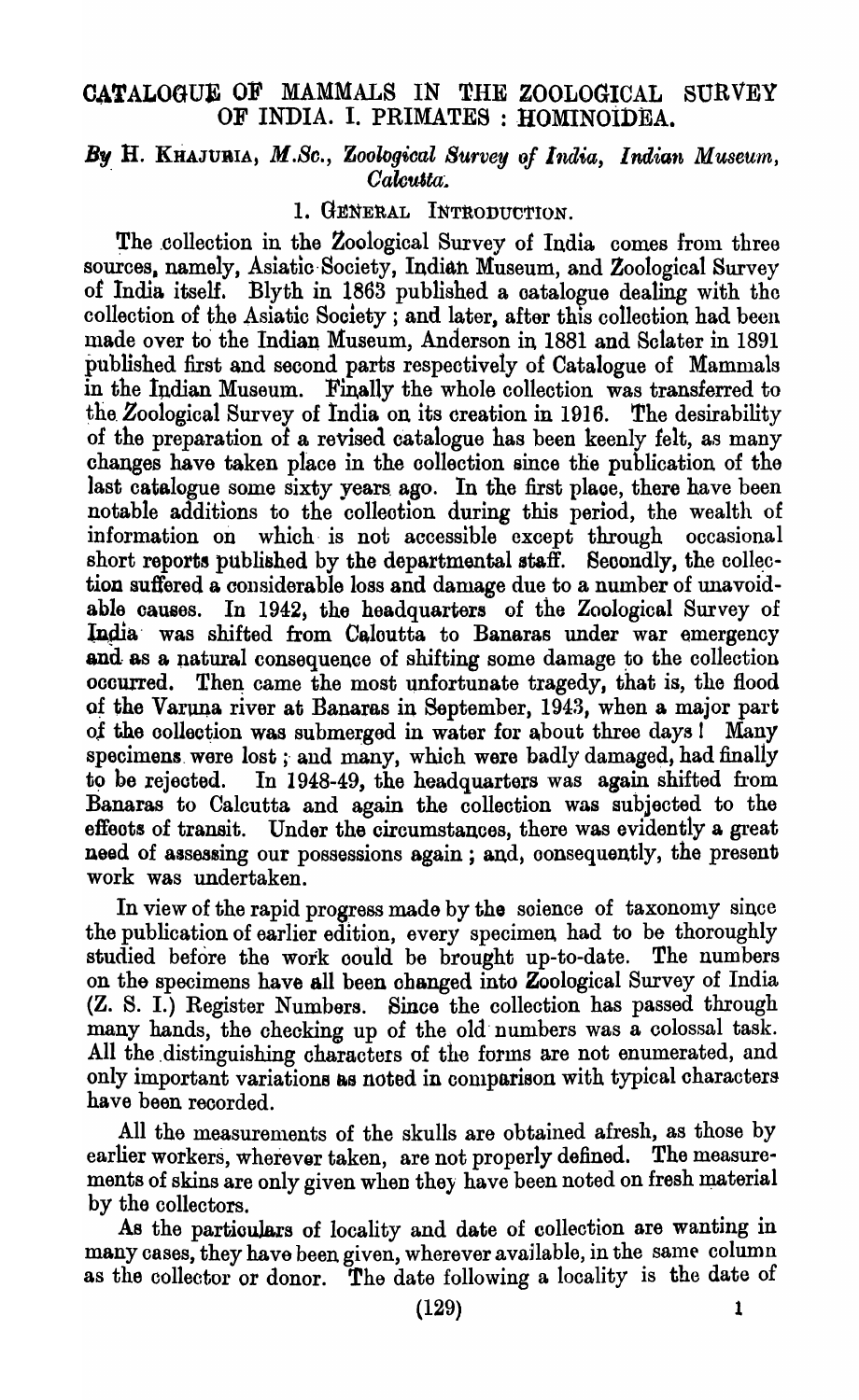collection and that following a collector or donor is the date of presentation and is given within braokets.

Wherever possible, the last catalogue numbers have been given along with the corresponding Z. S. I. Reg. Nos. and those of the former which do not appear in this catalogue may be taken as missing. It may, however, be noted that, as the labels of a considerable number of specimens were lost or badly damaged during the Hood at Banaras, it has not been possible to ascertain in all cases whether a particular specimen given in the last catalogue is actually missing or present in the colleotion.

It has to be noted with great regret that earlier collectors seem to have paid little attention to suoh important partioulars as the locality, the date of collection, measurements and colouration of skins in fresh state, field notes, etc. As a consequence, I have failed to base, in several cases, any sound conclusions on the data at my disposal, especially with regard to the geographical significance of the variations.

I am much indebted to Dr. S. L. Hora, Director, Zoological Survey of India and Dr. B. Biswas, Officer-in-Charge, Bird and Mammal Seotions for careful perusal of MS. and many useful suggestions.

2. REMARKS ON THE CLASSIFICATION OF HOMINOIDEA.

Simpson's (1945) great work on the classification of mammals has been followed by me with regard to the arrangement of generic and supergeneric groups. Since the two groups Platyrrhini and Catarrhini are too well defined, I propose to retain them in infraordinal ranks under the suborder Anthropoidea *(contra Simpson, op. cit., p. 184)*. Gibbons are retained in a separate family (Hylobatidae). For the use of the name Simia and consequently Simiidae I need give no explanation (see Chasen, 1940, p. 60); at least, I would like to retain these names till *Pongo* gets more familiarized and there are suffioient grounds to believe that it will not die the way its predecessor did.

For the olassification of various genera Elliot (1913), Pocock (1927), Kloss (1929), Schwarz (1934), Allen (1939), and Chasen (1940) have been followed.

> 3. THE CATALOGUE. Order PRIMATES Suborder  $ANTHROPOIDEA$ Infraorder CATARRHINI Superfamily HOMINOIDEA Family HYLOBATIDAE Bylobates hoolock (Harlan).

*1834. Si'lnia Iwoloek* Harlan, *Trans. Amer. Philo8. Soc.,* IV, p. 52, pl. II (Garo Hills, Assam).

*Material.-*

| 7457 | $\boldsymbol{\mathcal{A}}$ | Skin and skull                                         | J. Anderson. |
|------|----------------------------|--------------------------------------------------------|--------------|
| 7537 | $\mathcal{Z}$              | Skin (mounted in the gallery) W. Rutledge (30-8-1897). |              |
| 7539 | - 5                        | Skin and skull                                         | W. Rutledge. |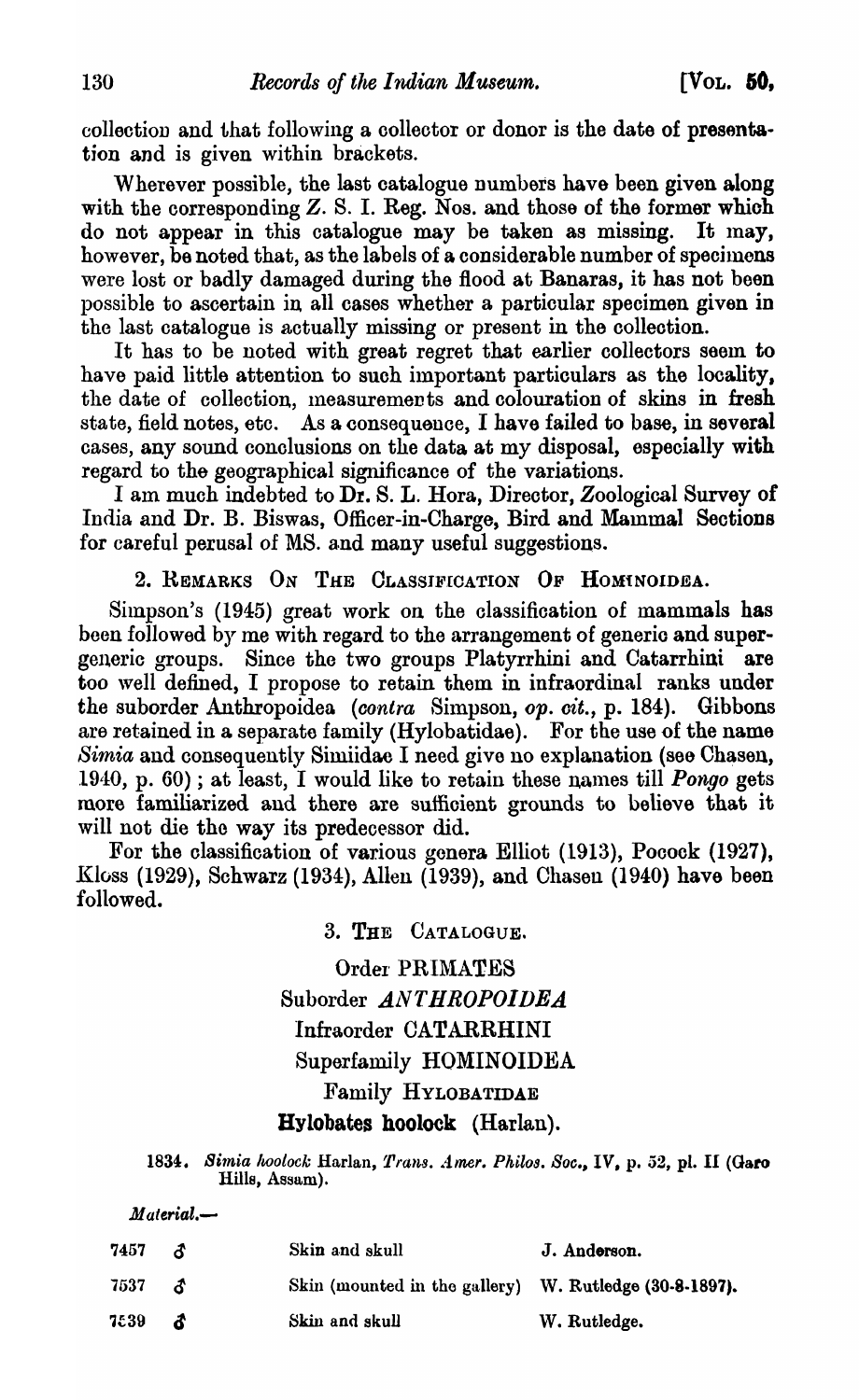| 7540  |                    | Skin and skull                |           |           | W. Rutledge.                                                                                                                      |
|-------|--------------------|-------------------------------|-----------|-----------|-----------------------------------------------------------------------------------------------------------------------------------|
| 7542  | ්                  | Do.                           |           |           | Do.                                                                                                                               |
| 7544  | ¥                  | Do.                           |           |           | Do.                                                                                                                               |
| 7545  | ¥                  | Do.                           | $\bullet$ | $\bullet$ | W. Rutledge<br>$(31-8-1897).$                                                                                                     |
| 7546  | ¥                  | <b>Skin</b>                   | ٠         | $\bullet$ | Do.                                                                                                                               |
| 7547  | ¥                  | Do.                           | $\bullet$ | $\bullet$ | Do.                                                                                                                               |
| 7548  | ¥                  | Skin and skull                | $\bullet$ |           | Do.                                                                                                                               |
| 7649  | ¥                  | <b>Skin</b>                   | ۰         | ٠         | Do.                                                                                                                               |
| 7650  | ්                  | Do.                           |           |           | Zool. Gardens, Calcutta (7-7-<br>1887).                                                                                           |
| 7679  | ò                  | Do.                           | ٠         | ٠         | .                                                                                                                                 |
| 7754  | ₽                  | Skin and skull                | $\bullet$ |           | Zool. Gardens, Calcutta (5-5-<br>1901).                                                                                           |
| 7831  | ¥                  | Do.                           |           |           | $(20-4-1903).$<br>Do.                                                                                                             |
| 7832  | δ                  | Do.                           | ٠         | $\bullet$ | W. Rutledge (16-4-1903).                                                                                                          |
| 7833  | Ş                  | Do.                           |           | ٠         | $(14-7-1903).$<br>Do.                                                                                                             |
| 7834  | ¥                  | <b>Skin</b>                   |           | ۰         | Do.                                                                                                                               |
| 7878  | $S$ .-ad. $\Omega$ | Do.                           | $\bullet$ | $\bullet$ | $(14-12-1898)$ .<br>Do.                                                                                                           |
| 7913  | ¥                  | Do.                           | ۰         | $\bullet$ | $(7-1-1901).$<br>Do.                                                                                                              |
| 7923  | đ                  | Skin and skull                |           |           | Gardens, Calcutta.<br>Zool.                                                                                                       |
| 10728 | δ                  | Skin                          | ٠         | ۰         | Do.                                                                                                                               |
| 10973 | Young $\delta$     | Skin (mounted in the gallery) |           |           | Kalanaga, Barail range, Mani-<br>pur, Feb., 1936. Z.S.I.<br>Party.                                                                |
| 11426 | đ                  | Skin and skull                |           |           | 5 miles east of Nongpoh<br>Khasi Hills,<br>$(3,600')$ ,<br>Assam, 28-5-1949. H. L.<br>Hiteshi (Z.S.I. Party).                     |
| 11427 | đ                  | Do.                           |           |           | 7 miles west of Nongpoh<br>(4,000'), Khasi Hills, Assam,<br>10-5-1949. H. L. Hiteshi<br>(Z. S. I. Party).                         |
| 11428 | ¥                  | Do.                           |           |           | Manihar Basti, 8 miles north<br>of Nongpoh (2,800'), Khasi<br>Hills, Assam, $5-6-1949$ .<br>H. L. Hiteshi<br>(Z. S. I.<br>Party). |
| 11429 | ¥                  | Do.                           |           |           | Nongpoh, Khasi Hills, Assam,<br>15-6-1949. H. L. Hiteshi<br>(Z. S. I. Party).                                                     |
| 11430 | Young              | Do <sub>•</sub>               |           |           | Manihar Basti, 8 miles north<br>of Nongpoh (2,500'), Khasi<br>Hills, Assam, 5-6-1949. H.<br>L. Hiteshi (Z. S. I. Party).          |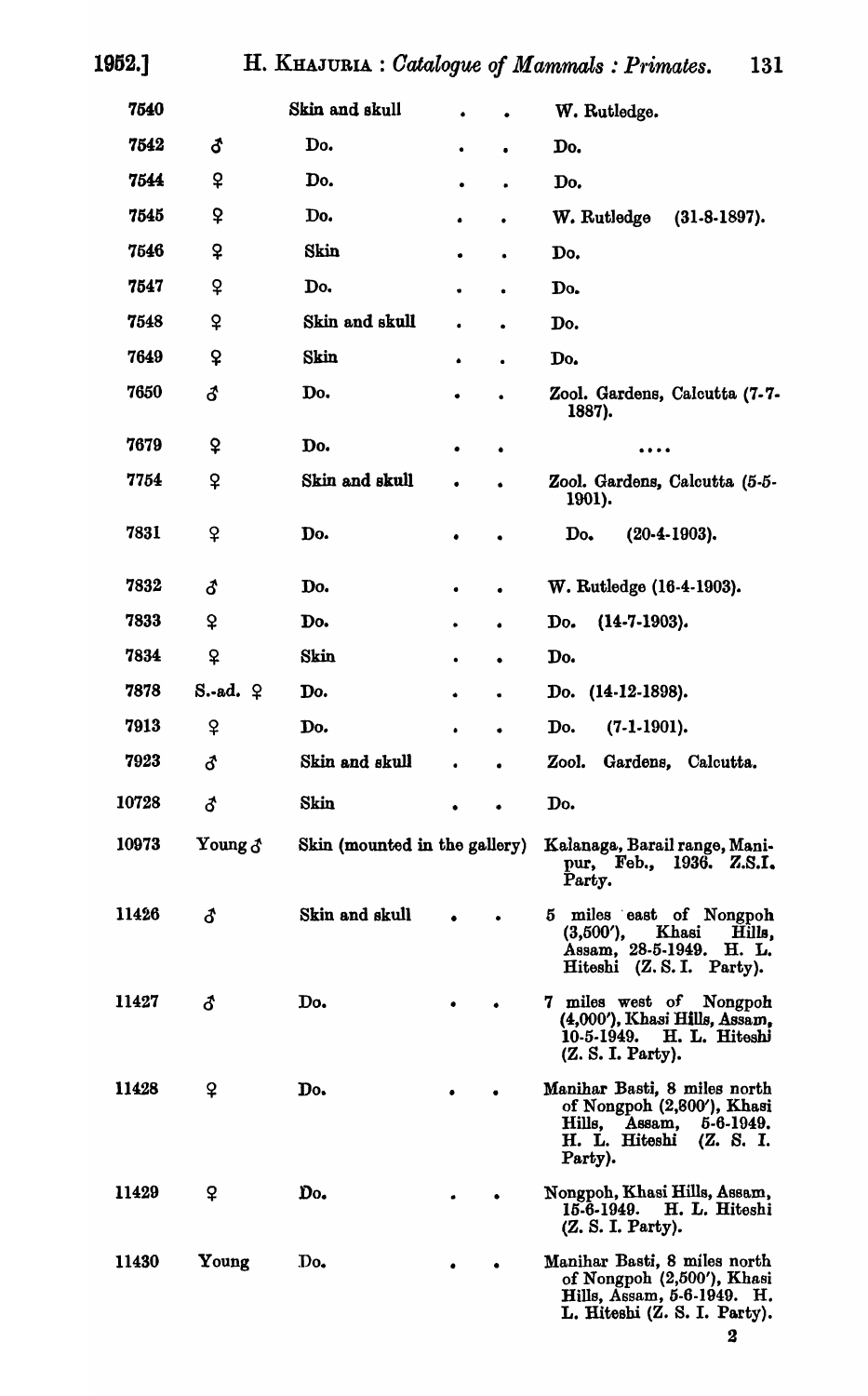| 11518                   | đ                  | Skin                                          |           |           | Zool. Gardens, Calcutta (19-1-<br>1910).                                    |
|-------------------------|--------------------|-----------------------------------------------|-----------|-----------|-----------------------------------------------------------------------------|
| 11519                   | $\bullet$          | Do.                                           | ٠         |           | J.<br>Teng-yu-chow, Yunnan.<br>Anderson.                                    |
| 11520                   | ¥                  | Damaged skin with skull and<br>bones of limbs |           |           | Cachar, Assam (1867). Mus.<br>Collector.                                    |
| 11521                   | $S.-ad.$ $\varphi$ | Skin and skull                                |           |           | W. Rutledge (24-6-1850?).                                                   |
| 11522                   | S.-ad. $\delta$    | Do.                                           |           |           | Purchased (September, 1866).                                                |
| 11523                   | ¥                  | Do.                                           | ٠         |           | Zool. Gardens, Calcutta (11-5-                                              |
| 11524                   | $S$ -ad. $\varphi$ | Damaged skin                                  |           |           | 1909).<br>W. Rutledge.                                                      |
| 11525<br>(L.M.6w)       | <b>ි</b>           | Imperfect skin                                |           |           | Hotha, West Yunnan (Kakh-<br>W. Yunnan<br>yen Hills).<br>Expedition (1868). |
| 11526                   | Young $\varphi$    | Damaged skin                                  | ¢.        | $\bullet$ | .                                                                           |
| 11527                   | $S$ -ad. $\varphi$ | <b>Skin</b>                                   | ٠         | $\bullet$ | $\bullet$                                                                   |
| 11528<br>(I.M.6i)       | Young $\delta$     | Skin and skull                                |           |           | Purchased (29-5-1869).                                                      |
| 11529<br>(L.M. 6r)      | <b>ි</b>           | Do.                                           |           |           | Hills,<br>Naga<br>Samaguting,<br>J. Butler (Oct.,<br>Assam.<br>1872).       |
| 11530                   | <b>ි</b>           | Skin                                          |           |           | Zool. Gardens, Calcutta (7-12-<br>1915).                                    |
| 11577                   | ş                  | Skin and skull                                |           |           | $(8-11-1950)$ .<br>Do.                                                      |
| 11578<br>(LM.6p)        | đ                  | Do.<br>(damaged)                              |           |           | W. Rutledge (30-6-1871).                                                    |
| 11697                   |                    | Skeleton (mounted in the<br>gallery)          |           |           |                                                                             |
| 11733                   | Young              | Skull                                         |           | ٠         | .                                                                           |
| (L.M. 6ii)<br>11741     | Young $\varphi$    | In spirit                                     | $\bullet$ | è         | Cachar, Assam. C. Brownlow<br>$(5-7-1872)$ .                                |
| 11742                   | ¥                  | Skin and skull                                |           | $\bullet$ | W. Rutledge (17-3-1877).                                                    |
| 11743                   | ¥                  | Skin                                          |           | $\bullet$ | <b>Calcutta</b><br>Gardens,<br>Zool.<br>$(1877)$ .                          |
| 11744<br>(LM.6y)        | ¥                  | Skin and skull                                |           |           | w.<br>Tripura, East Bengal.<br>Rutledge (18-8-1879).                        |
| 11776<br>$($ I.M. $6b)$ | đ                  | Mounted skeleton.                             |           |           | Barrackpore<br>menagerie<br>(1842).                                         |
| 11784                   | $\bullet$          | Skeleton (incomplete)                         |           |           | Zool. Gardens, Calcutta (11-3-<br>1909).                                    |
| 11799                   | Ş                  | Skeleton without skull                        |           | $\bullet$ | $(8-10-1916)$ .<br>Do.                                                      |
| 11809<br>(I.M.6z)       | Ş                  | Skin and some bones                           |           |           | Do.<br>$(19-5-1877)$ .                                                      |
| 11810<br>I.M.6cc)       | ¥                  | <b>Skin</b>                                   | ٠         | $\bullet$ | W. Rutledge (10-4-1880).                                                    |
| 11974                   | Young $\delta$     | Skull                                         |           |           | Purchased (12-6-1869).                                                      |
| 11975                   | Young              | Do.                                           | ٠         | ٠         | .                                                                           |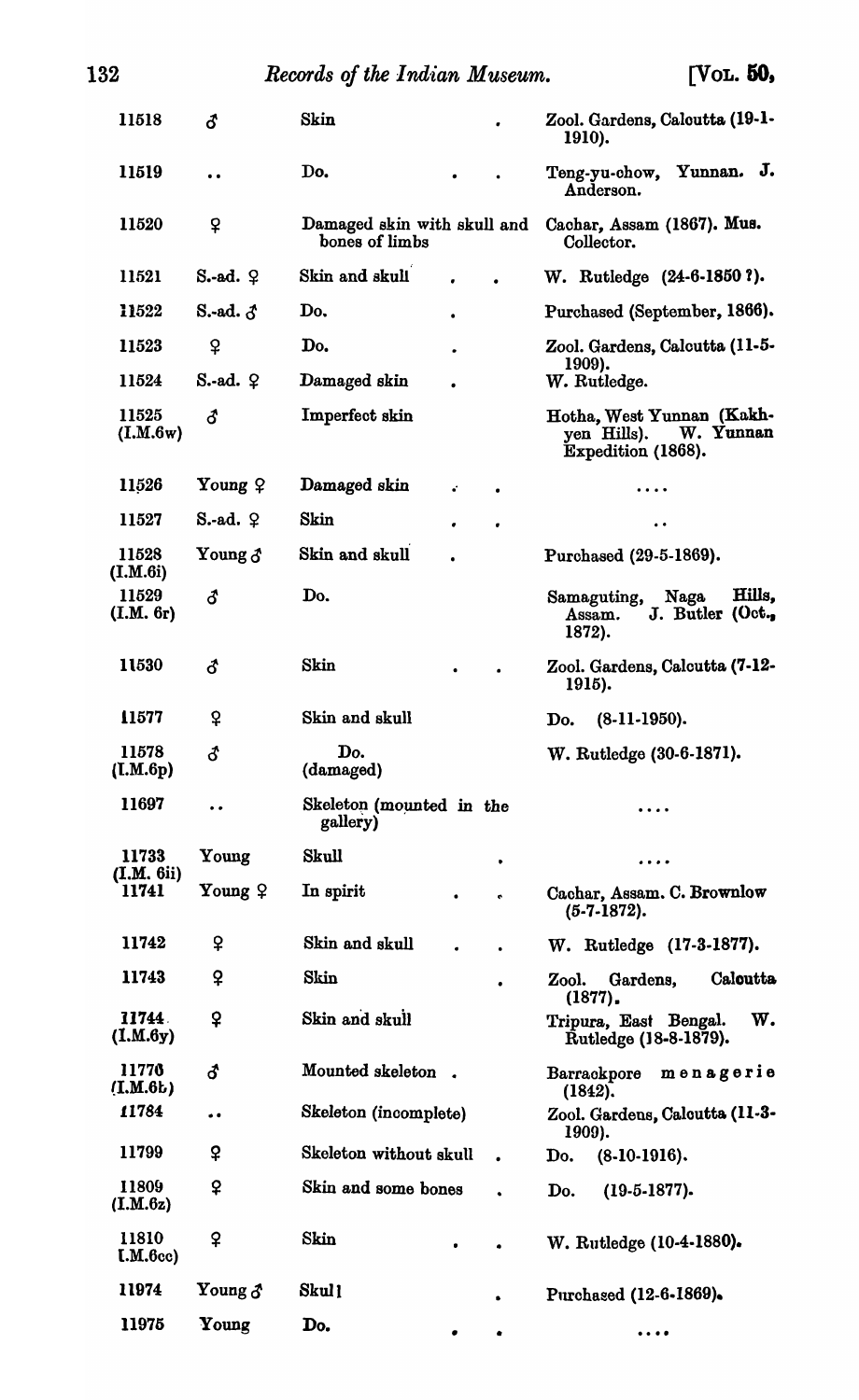*Measurements \*of skulls.*—4 ?.-l, 108-114·6 (111·3); *cb, 88*·6-97·7 (92·1); *zw, 66*·2  $73.8$  (70.6); *ow*,  $60.\overline{8}.64.9$  ( $63.4$ );  $m\omega$ ,  $28.6.\overline{31.8}$  ( $30.1$ );  $c^1 \text{-} m^3$ ,  $33.7.\overline{35.2}$  ( $34.4$ );  $m\omega$ 76·0·80·2 (77·2).

1 *c1.-l,* 105 ; *00,* 87·5 ; *zw,* 64·7 ; *ow,* 54·0 ; *mw,* 28·8; ml, *73·0.* 

I unsexed ad.-l, 115 ; *eb,* 92·5 ; *zw,* 7 ; *ow,* 60·5 ; *mw,* 32~ ; *c1\_m3,* 37·9 ; *ml, 75.* 

*Measurements of skins.*-7 ad. H. & B., 475-612 (528.1); H. F., 132-160 (148.6); Ear,  $23-35$  ( $27-5$ ).

*Remarks.*-The collection consists mostly of young specimens. The white brow-band is, as usual, very prominent; but in almost all cases, a few white hairs are present around the face at all points, especially at the chin. Only in one adult male, they are entirely absent. In the females that are about to change the colour, the first appearance of the white is noticeable on the chin. In the next stages, it gradually spreads over the whole of the body in patohes. All shades ranging from buffy brown to greyish white are present. According to Pocock (1939) there is a narrow line of white between and below the eyes in females\_ Only is one female from Assam, suoh a feature is noticeable. Almost all the skins of adult males and young ones are brownish and do not show jet black colour of the pelage, although about certain skins Anderson (1881) definitely stated that they were jet blaok at the time of colleotion. The change of colour is apparently due to foxing.

Pooook (1939, p. 22) has remarked that males are slightly larger than the females on the average. The present measurements prove the reverse. It is, therefore, advisable to assume that there is no sexual dimorphism in size.

*Distribution.-Assam,* Chittagong, Upper Burma to Western Yunnan.

# Hylobates lar entelloides Geoffroy.

*1842. Hylobate8 enteUoide8* Geoffroy, *O. R. Acad. Bei. Paris,* XV, p. 717 (Malaya Peninsula, lat. 12° N.).

| $Material. -$     |            |                |                                                                      |  |  |
|-------------------|------------|----------------|----------------------------------------------------------------------|--|--|
| 4388<br>(L.M. 7t) | Ω          | Skin and skull | Mulayit range, Tenasserim<br>10-12-1880. Limborg and<br>J. Anderson. |  |  |
| 7162              | $Juv.$ $Q$ | <b>Skin</b>    | W. Rutledge.                                                         |  |  |

\* All measurements' are in millimeters, and are the distances between the two points defined in straight lines, that is, the measurements of ohords. The average values are given in parentheses.

*Explanation 0/ the abbreviations: cb,* condylo basal length, measured from the hin. dermost point of the ocoipital condyle of one side to the anteriormost point of the premaxilla of that  $side$ ;  $c<sup>1</sup>$ - $m<sup>3</sup>$ , maximum length between the anterior surface of the root of the upper canine and the posterior surface of the root of last molar of that side; l, maximum length of the skull, measured from the hindermost point of the occipital surface in the middle line to the anteriormost point of the premaxillary symphysis; ml, mandibular length, the distance between the hindermost point of the mandibular oondyle to the anteriormost point on the symphysis of the two rami; mw, maxillary width, measured across the outer surfaces of the upper canines; *ow*, orbital width, maximum distance between the inner surfaces of the outer borders of the two orbits measured at right angles to the axis of the skull; *zw.*, maximum zygomatic width, measured across the outer surfaces of the zygomatio arches at right angle to the axis of the skull.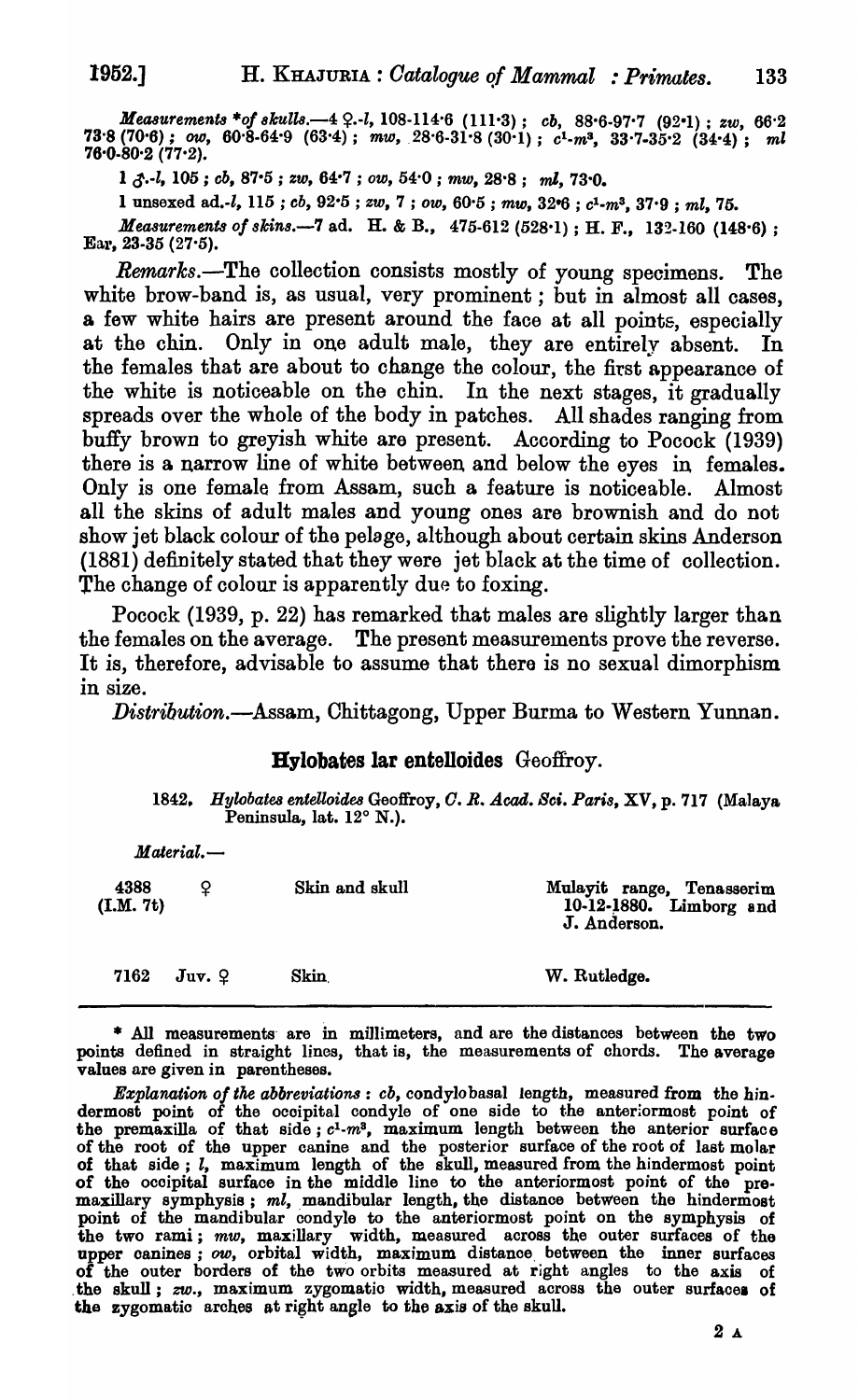| 11535             | $\bullet$                            | Skin                               | $\bullet$ | $\bullet$ |                                            |
|-------------------|--------------------------------------|------------------------------------|-----------|-----------|--------------------------------------------|
| 11536             | $\ddot{\phantom{0}}$                 | Do.                                | $\bullet$ | $\bullet$ | Zool. Gardens, Calcutta<br>$(28-3-1909)$ . |
| 11698             | ¥                                    | Skin (mounted in the gal-<br>lery) |           |           | $\cdots$                                   |
| 11747<br>(L.M.70) | Young $\delta$                       | Skin                               | $\bullet$ | $\bullet$ | W. Rutledge (2-3-1876).                    |
| 11748<br>(LM.7p)  | $\mathbf{Young} \, \mathbf{\hat{c}}$ | Do.                                |           | $\bullet$ | Zool. Gardens, Calcutta<br>$(7-5-1877)$ .  |

*Measurements oj 8kin No.* 11536.-H. B., 510; H. F., 130; Ear, 25.

*Remarks.-The* following important variations in the colour pattern have been noted. In No. 11536, there are some white hairs mixed with the black ones here and there, especially around the neck. In No. 11748, the top of the head is darker. In No. 11747, there are two prominent pale patches on the back, the bases of the hairs especially on the legs and the arms are paler and there is a yellowish longitudinal band on the chest and the abdomen. There is also a pale narrow band tending to extend around the ears from the facial band. In Nos. 4388 and 7162, which are in pale phase, the dorsal side is slightly paler than the ventral. A peculiar feature to be noted in No. 4388 is that the hands and the feet are not white but match with the general colour of the body. Since the dorsal surface is also paler than the ventral, a characteristic feature of the pale phase of *H. hoolock,* it would be very difficult to distinguish suoh speoimens from the pale phase of H. *hoolock* on the basis of colour alone. The extension of white over the hands and the feet varies. In No. 11536, the white extends a little beyond the wrists but not beyond the ankles. In Nos. 7162 and 11748, a few dark or brownish hairs are present towards the distal extremities of hands and feet. The faoial white band in No. 11748 is expanded on the throat. In No. 11536, it is much reduced and the white hairs of the band are much mixed up with black ones. On the chin, though there is no mixture with the black hairs, the white hairs are very scanty. There is also an extension of the white hairs over the face:

*Distribution.*—Tenasserrim and lower Siam.

# Bylobates lar lar (Linnaeus).

1771. Homo lar Linnaeus, *Mantiss*, *Plant.*, Appendix, p. 521 (Malacca).

| $\it Material$ .  |                |                |           |           |                                |
|-------------------|----------------|----------------|-----------|-----------|--------------------------------|
| 7404              | <b>ි</b>       | Skin           | $\bullet$ |           | W. Rutledge.                   |
| 10529             | ර              | Do.            | $\bullet$ | $\bullet$ | D. Ezra (30-9.19137).          |
| 11533<br>(L.M.7a) | ¥              | Skin and skull | $\bullet$ | $\bullet$ | $\bullet\bullet\bullet\bullet$ |
| 11534             | $\bullet$      | Skin           | $\bullet$ | $\bullet$ | $\bullet\bullet\bullet\bullet$ |
| 11745             | ර              | Do.            | $\bullet$ | $\bullet$ | W. Rutledge (13-2-1877).       |
| 11746             | Young $\delta$ | Do.            |           | $\bullet$ | $(18-8-1877)$ .<br>Do.         |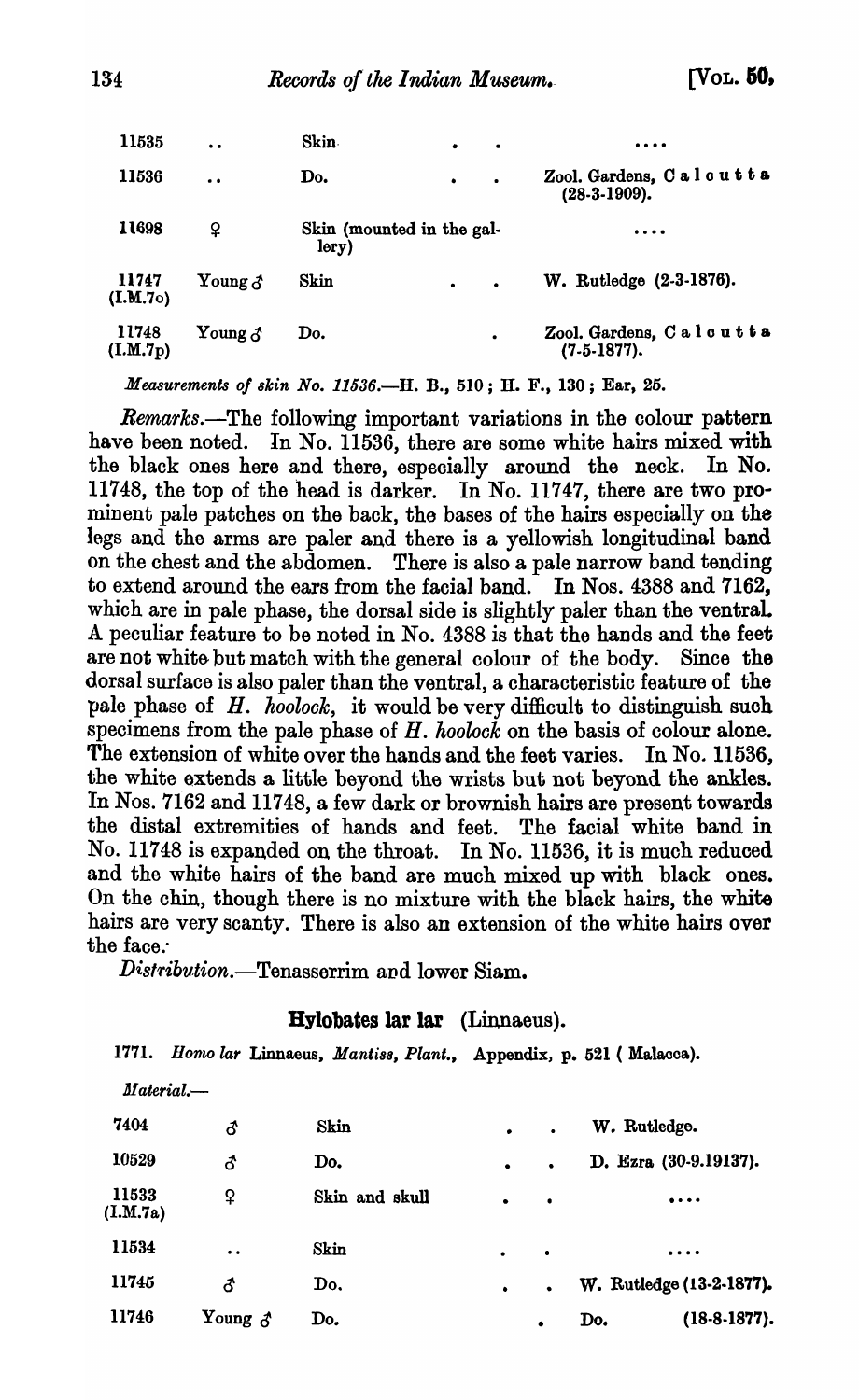Remarks.—Several intermediates between the black and the pale phases are present. In the three sexed adults, the oolour is dark brown with intermingling of pale hue. In the unsexed adult, there is a broad pale band on the back. The pale ring around the face is more expanded on the cheeks and the throat in the adults than in the young one. The young specimen still has pale colour quite pronounced on the posteroventral part of the body. The adult male (No. 7404) is somewhat intermediate between *lar* and *entelloides,* as the white extends only beyond the wrists, and not beyond the ankles. There is no preputial tuft in this skin. In No. 11746, there is a mid-ventral white streak. In No. 11745, there are white hairs intermingled with others on the back and the outside of the arms. Extension of the white on the cheeks and the throat is also very variable. In Nos. 11745 and 11746, the white on the cheeks and the throat is much expanded. In No. 11745, the white on the throat is continuous with the grey ventral surface.

In No. 10529, the locality given in Java but, since Mr. Ezra, who presented the speoimen, used to purchase specimens from dealers, the sources of his information were not much reliable. Hence no importance can be attached to this locality.

*Distribution.-Malaya* States.

*Material.-*

#### Hylobates agilis Cuvier.

1821. Hylobates agilis Cuvier, in E. Geoffroy St. Hilaire and F. Cuvier's Hist. *Nat. Mammal Le Wouwou,* pIs. v & vii (West Sumatra).

| 7405                        | $\mathbf{Young} \, \mathbf{\mathcal{S}}$    | Skin                                                                          | Sumatra. W. Rutledge.       |
|-----------------------------|---------------------------------------------|-------------------------------------------------------------------------------|-----------------------------|
| 11541<br>(L.M.8i)           | ¥                                           | Skin, skull and bones<br>οf<br>limbs                                          | Purchased (24-12-1878).     |
| 11542                       | $\mathbf Y$ oung $\boldsymbol{\mathcal{S}}$ | Skin, skull, and bones<br>of<br>extremely<br>trunk<br>in<br>damaged condition | W. Rutledge (6-9-1869).     |
| 11615<br>(I.M.8f)           | ¥                                           | In spirit (damaged)                                                           | $(28-7-1877)$ .<br>Do.      |
| 11749<br>(I.M.8g)           | $\mathsf{P}$                                | Skin, skull, and<br>some<br>bones (damaged)                                   | $(3-5-1873).$<br>Do.        |
| 11750<br>(I.M.80)           | Young $\delta$                              | Skin and skull                                                                | $(13-8-1875).$<br>Do.       |
| 11751<br>(I.M.8k)           | ¥                                           | Skin, skull, and bones of<br>trunk                                            | Purchased (25-2-1873).      |
| 11752<br>(I.M.9n)           | ¥                                           | Skin and skull                                                                | W. Rutledge (2-3-1880).     |
| 11753<br>(L.M.8m)           | ¥                                           | Skin (damaged)                                                                | $(9-12-1880)$ .<br>Do.      |
| 11754                       | $\mathbf{Young} \, \mathbf{\mathcal{S}}$    | Skin                                                                          | W. Rutledge (13-3-1881).    |
| 11761<br>(I.M.10a)          | ¥                                           | Do.<br>$\bullet$                                                              | Do. (13-6-1874).            |
| 11762<br>(L.M.10b)          | Adol. $9$                                   | Skin and skull<br>٠                                                           | Zool. Gardens,<br>Calcutta. |
| 11777<br>(I.M.8j)           | ¥                                           | <b>Skull</b>                                                                  | W. Rutledge (14-7-1877).    |
| 11791<br>( <b>I.M.8b</b> ). | Young ♀                                     | the<br>Skin (mounted<br>in<br>gallery)                                        | $(16-1-1870)$ .<br>Do.      |

*Measurements of skulls.*—1 $\varphi$ , *l*, 105 $\cdot$ 2; *cb*, 86 $\cdot$ 5; *zw*, 72 $\cdot$ 1; *ow*, 61 $\cdot$ 6; *mw*, 29 $\cdot$ 7; *c*<sup>1</sup>, *m*<sup>3</sup>,  $31;$  ml, 76.5.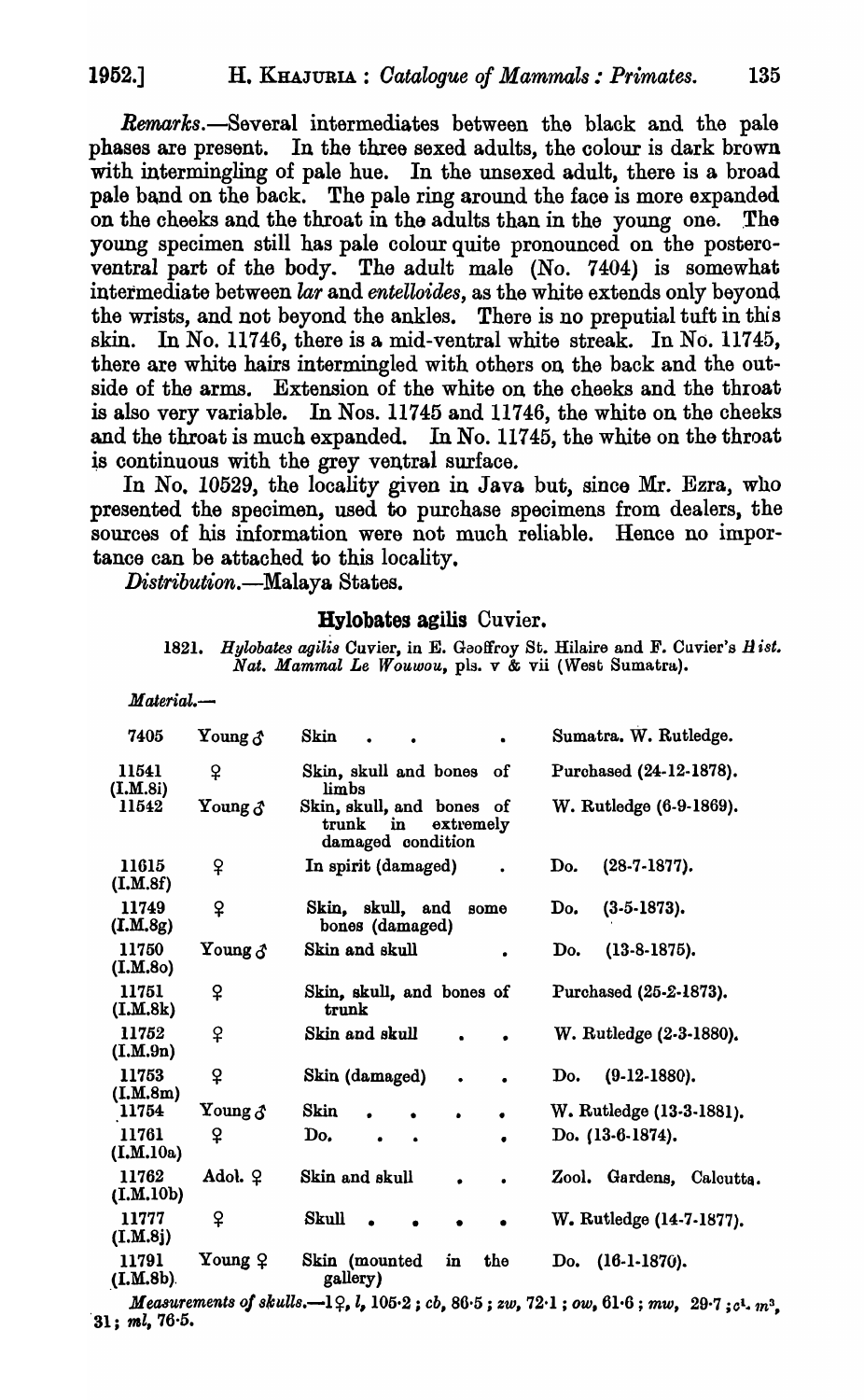*Remarks.-The* skins Nos. 11761 and 11762 are found to be very interesting. They are in the black phase but lack the pale rump whioh, according to the latest authoritative report (Kloss,  $1929$ ), is considered<br>to be a characteristic feature of the black phase of this species. In to be a characteristic feature of the black phase of this species. both the skins, the second and the third toes are united at the base, again apparently an unrecorded character in this species as it is understood today. This species is now considered to be confined to Malaya and Sumatra, but Anderson (1881) has stated that these two skins came from Siam. I am, however, unable to trace any record on which Anderson based his statement. Anderson *(op. cit.)* placed them under H. leuco*genys* Ogibly to which they hardly bear any resemblance, except perhaps in the possession of white cheek patches. Under the circumstances, it was thought fit to invite the opinion of the leading museums of the world on the identity of the specimens and accordingly the photographs of the drawings of the face and the foot were sent to Raffies Museum, Singapore; British Museum (Natural History), London; Museum National d'Histoire. Naturelle, Paris; Rijksmuseum van Natuurlijke Histoire, Leiden; Zoologisches Museum, Berlin; U. S. National Museum, Washington; and the American Museum of Natural History, New York. All except Leiden and Berlin Museums responded, and I take this opportunity to warmly acknowledge the help so kindly extended to us to elucidate the problem. Except the U. S. National Museum, all authorities raplied that they do not have any specimen answering the description of our skins. The information supplied by Mr. Charles O. Handley, Jr. oj: the U. S. National Museum was, however, very instructive. It was stated that they have one skin, U.S.N.M. No. 143573, more or less agreeing with the description of our skins, five skins with dark rump, and the same number with the second and the third toes united at the base. It was further observed that there were several intermediate stages. These skins are, however, all from Sumatra. This fine piece of information clearly shows that our skins only represent a variation.

The general colour in the pale phase is extremely variable, no two specimens being alike. In No. 11750, the brow-band is incomplete on the temples and between the eye brows. In this specimen there are also white cheek and throat patches. In Nos. 7405, 11749, and 11750, there is a tendency to separate a darker area on the top of the head. In No. 7405, the hands and the feet are white but the white is continued upwards on the inner side of the arms and of the left leg. On the other hand, in Nos. 11749 and 11750 the colour of the hands and the feet is darker. In No. 11749, there are white hairs scattered over the chest. No. 11749 is labelled by Anderson *(op. cit.)* as belonging to this species but, since it is in pale phase, I am not sure of its identity. I, however, include it in this species on the authority of Anderson.

*Distribution*, *Malaya and Sumatra.* 

Hylobates moloch funereus Geoffroy.

*1350. Hylobates funereus,* Geoffroy, *O. R.* -*Acad. Sci, Pari8,* XXXI, p. 874 (Island of SuIu).

*Material.*—<br>11760

2 Skin and skull Zool. Gardens, Calcutta.

*Measurements of the skull.*--*l*,  $101.2$ ; *cb*,  $85.6$ ; *zw*,  $64.9$ ; *mw*,  $30.0$ ; *c<sup>1</sup>*-*m*<sup>3</sup>,  $34.7$ ; *ml,70.*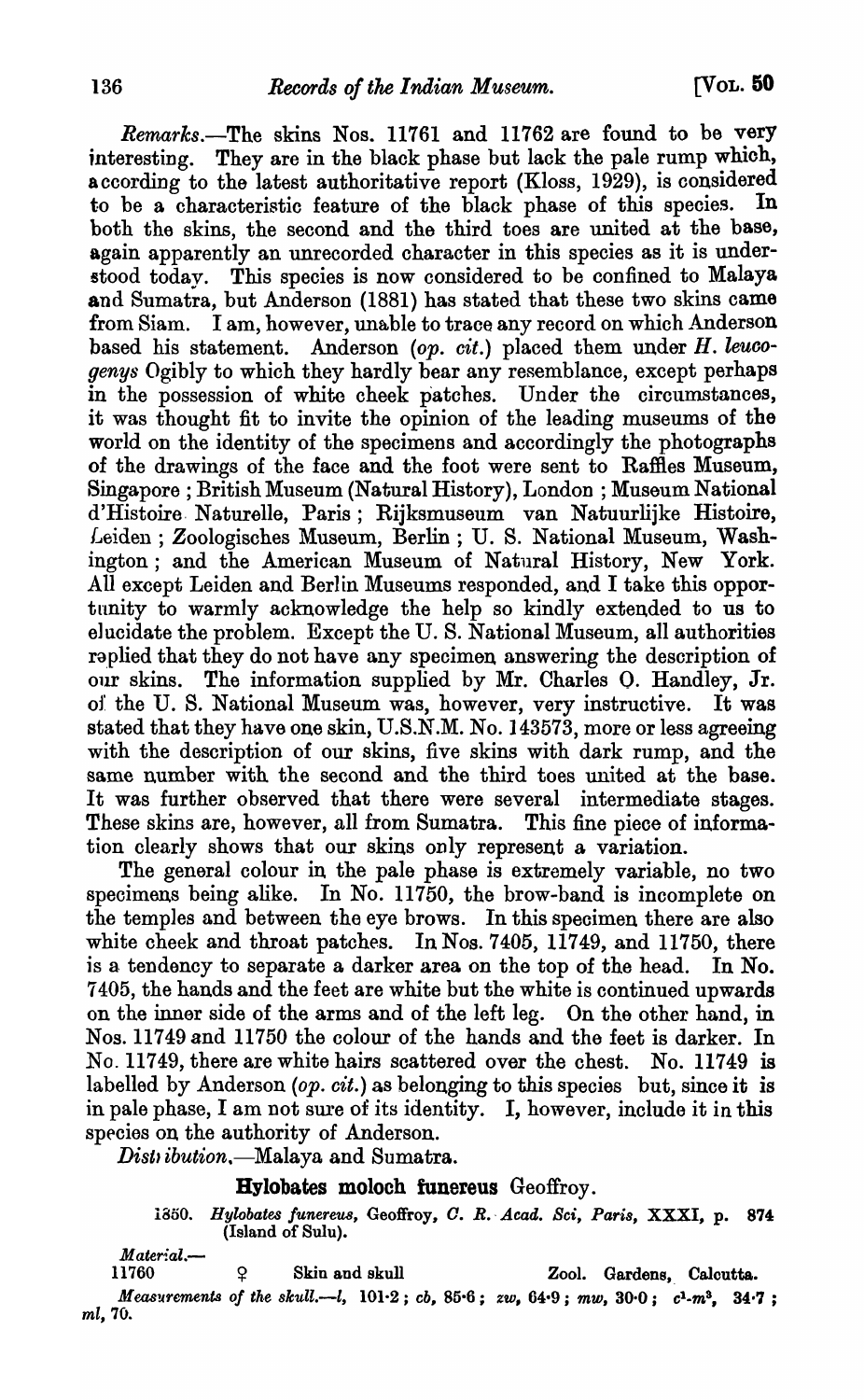*Remarks.-The* neok, the back, the outer parts of the legs (particularly of the thighs) and of the arms are pale brown. The crown, the cheeks, the throat, the shoulders, the ventral surface of the body and the inner parts of the legs are darker. The feet are paler, but the hands more or less match with the general colouration of the body. In the skull the supraorbital ridges are well marked. The left third upper molar is abnormally placed far behind and is just in the course of emerging. The right one is fully developed. The canines are singularly long. From the skull the specimen appears to be very old.

Distribution.-Northern parts of Borneo.

#### Hylobates moloch abbotti Kloss.

 $Material. -$ 

| 11755             | Ω                  | Skin and some bones  |           | . W. Rutledge $(10-4-1876)$ .                    |
|-------------------|--------------------|----------------------|-----------|--------------------------------------------------|
| 11756             | Young $\delta$ Do. |                      | $\bullet$ | $.$ Do.                                          |
| 11757<br>(I.M.9k) | ¥                  | Skin and skull       | $\bullet$ | . Zool. Gardens, Calcutta<br>$(21 - 8 - 1877)$ . |
| 11758             | ¥                  | Skin and some bones. |           | $W.$ Rutledge $(1878).$                          |
| 11759<br>(I.M.9m) | Young $\delta$     | Skin and skull       | $\bullet$ | Do. $(3-12-1879)$ .                              |

*Remarks.-The* general colour shows various shades of pale brown. All specimens show to a greater or less degree a paler area around the face with its expansion on the throat. In some cases it is as distinct as in *H. lar lar.* In Nos. 11756 and 11758, the hands are slightly darker than the general colouration. The dark cap which is present in the allied subspecies on the crown is absent, but there is a tendency towards its separation inasmuch as the paleness of the throat tends to extend towards the occiput. All specimens are paler on the ventral side of the body and on the rump and more buffy on the back.

*Distribution.-Western* Borneo.

# Hylobates moloch (subsp.?).

1797. Simia moloch Audebert, *Hist. Nat. Singes*, 1st fam., Sect. II, pl. 2 (Java).

| $M$ aterial.—      |                      |                    |  |                                         |                                |
|--------------------|----------------------|--------------------|--|-----------------------------------------|--------------------------------|
| 11595              | $\bullet$            | Viscera in spirit. |  | <b>Contract Contract Ave</b>            | $\bullet\bullet\bullet\bullet$ |
| 11786<br>(LM.91)   | Young $\delta$ Skull |                    |  | $\bullet$ $\bullet$ $\bullet$ $\bullet$ | . W. Rutledge $(10-12-1878)$ . |
| 11797<br>(I.M. 9a) | Young $9$ Do.        |                    |  | $\bullet$ $\bullet$ $\bullet$           | $.$ Purchased $(1834).$        |

*Remarks.*—The specimens cannot be assigned to any subspecies for want of proper data.

*Distribution..--1* 

<sup>1929.</sup> Hylobates cinereus abbotti Kloss, Proc. Zool. Soc. London, p. 119 (Landak River, Pontianak, South-West Borneo).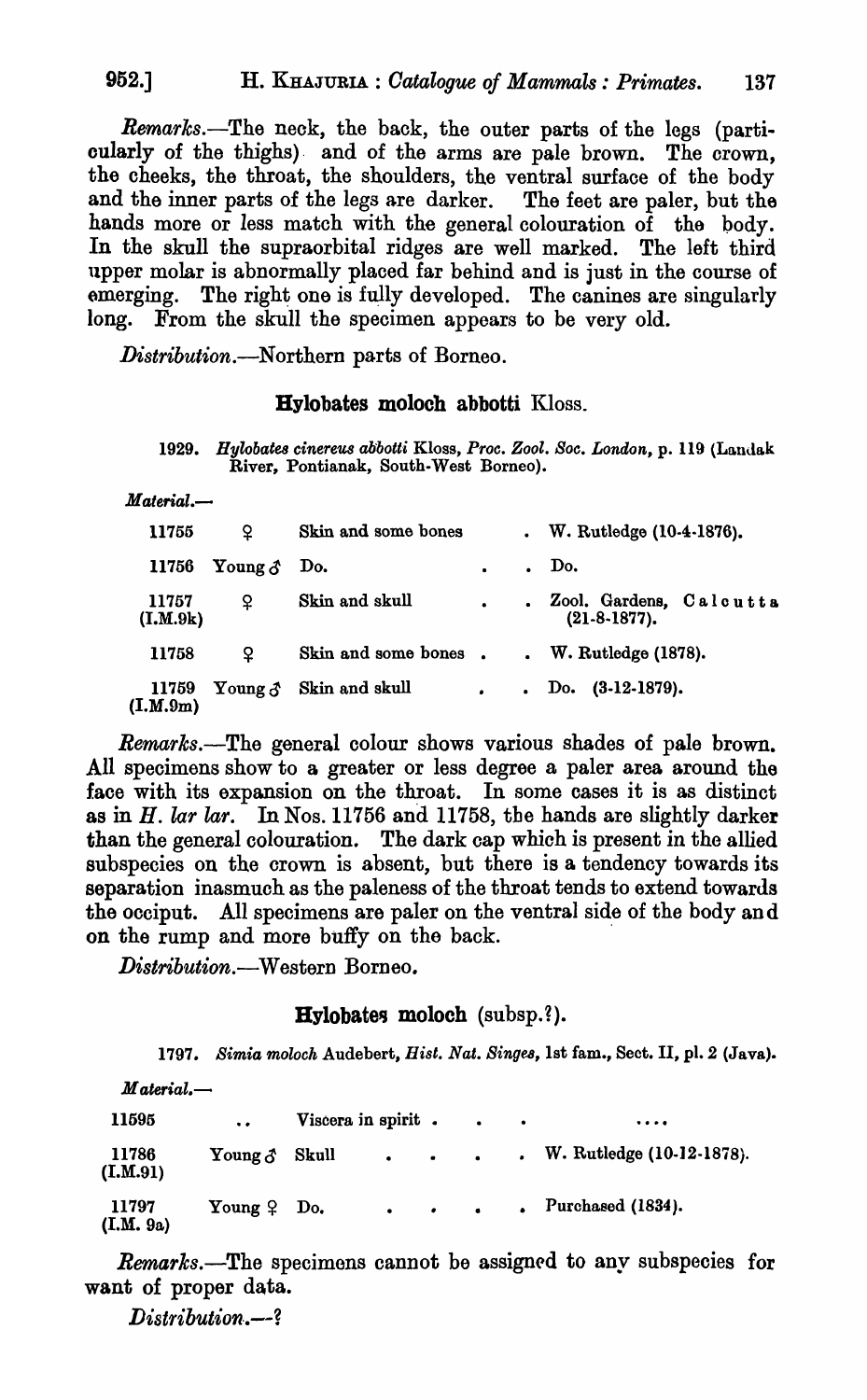#### Hylobates syndactylus  $(R$ affles).\*

1821. Simia syndactylus Raffies, *Trans. Linn. Soc.*, XIII, p. 241 (Bencoolen, West Sumatra).

| 7118              | <b>ි</b>       | Skin, skull, and some bones |           | $\ddot{\phantom{a}}$ | Calcutta<br>Gardens,<br>Zool.<br>(October, 1889). |
|-------------------|----------------|-----------------------------|-----------|----------------------|---------------------------------------------------|
| 7241              | ¥              | Skin and some bones         |           | $\bullet$            | W. Rutledge.                                      |
| 7549              | <b>ි</b>       | Skin and skull              | $\bullet$ | $\bullet$            | Do.                                               |
| 8043              | ¥              | Skin and some bones         |           |                      | Calcutta.<br>Gardens,<br>Zool.                    |
| 10530             | <b>ි</b>       | Do.                         | $\bullet$ |                      | L. H. Goldsmith (3-8-1909?).                      |
| 11579             | Young          | Do.                         |           |                      | .                                                 |
| 11580             | <b>3</b>       | Do.                         | $\bullet$ |                      | Calcutta<br>Gardens,<br>Zool.<br>$(3-12-1925).$   |
| 11763<br>(I.M.5b) | ¥              | Do.                         | $\bullet$ | $\bullet$            | W. Rutledge (24-6-1873).                          |
| 11764<br>(L.M.5f) | Young $\delta$ | Skin                        |           | $\bullet$            | Calcutta<br>Gardens.<br>Zool.<br>$(26-6-1880)$ .  |
| 11765<br>(I.M.5g) | δ.             | Skin and skeleton           |           | $\bullet$            | W. Rutledge (29-11-1880).                         |
| 11785<br>(L.M.5c) | Young $\delta$ | Skull                       | $\bullet$ | $\bullet$            | $(16-8-1873).$<br>Do.                             |

*Measurements of skulls.*-13-*l*, 128<sup>-7</sup>; *cb*, 107<sup>-7</sup>; *zw*, 85; *ow*, 66<sup>-</sup>3; *mw*, 39; *c*<sup>1</sup>-*m*<sup>8</sup>, 41<sup>-0</sup>; *ml*, 92<sup>-</sup>6.

*Rernarks.-In* the absence of requisite data, I am unable to determine the specimens subspecifically.

*Distribution.-Malaya* and Sumatra.

#### Family SIMIIDAE.

#### Simia satyrus abelli (Lesson).

1827. Pongo abelli Lesson, *Man. Mamm.*, p. 32 (Sumatra). *Material.-* 11726 Lower jaw **• Sumatra: C. Cornfoot (1822).** <u>ී</u>  $(I.M.4a)$ . Skull **.** . Do. .... 11727 **ි** (J.M.4b) *Meawrements 01 the alcul'.-l,* 241 ; *ZW,* 172; *ow.* 92; *mw,* 76·5; *c*1*·m8,* 73; *mi.* 187.

*Remarks.-See* p. 142.

*Distributioo.-Sumatra\_* 

#### Simia satyrus satyrus Linnaeus.

1766. Simia satyrus Linnaeus, Syst. Nat., I, p. 34 (Borneo). *Material.-* 11709  $\delta$  Skeleton Sadong, Borneo. J. Brook (1855). 11710 **9** Skull . Borneo. Do.  $\bullet$  $\bullet$ 

\*Following Miller (1933), the subgeneric status of the species under the name Sym*phalangus* is here accepted, though some competent students like Simpson (1945, p. 67) still continue to give it a. generio distinction.

*Material.-*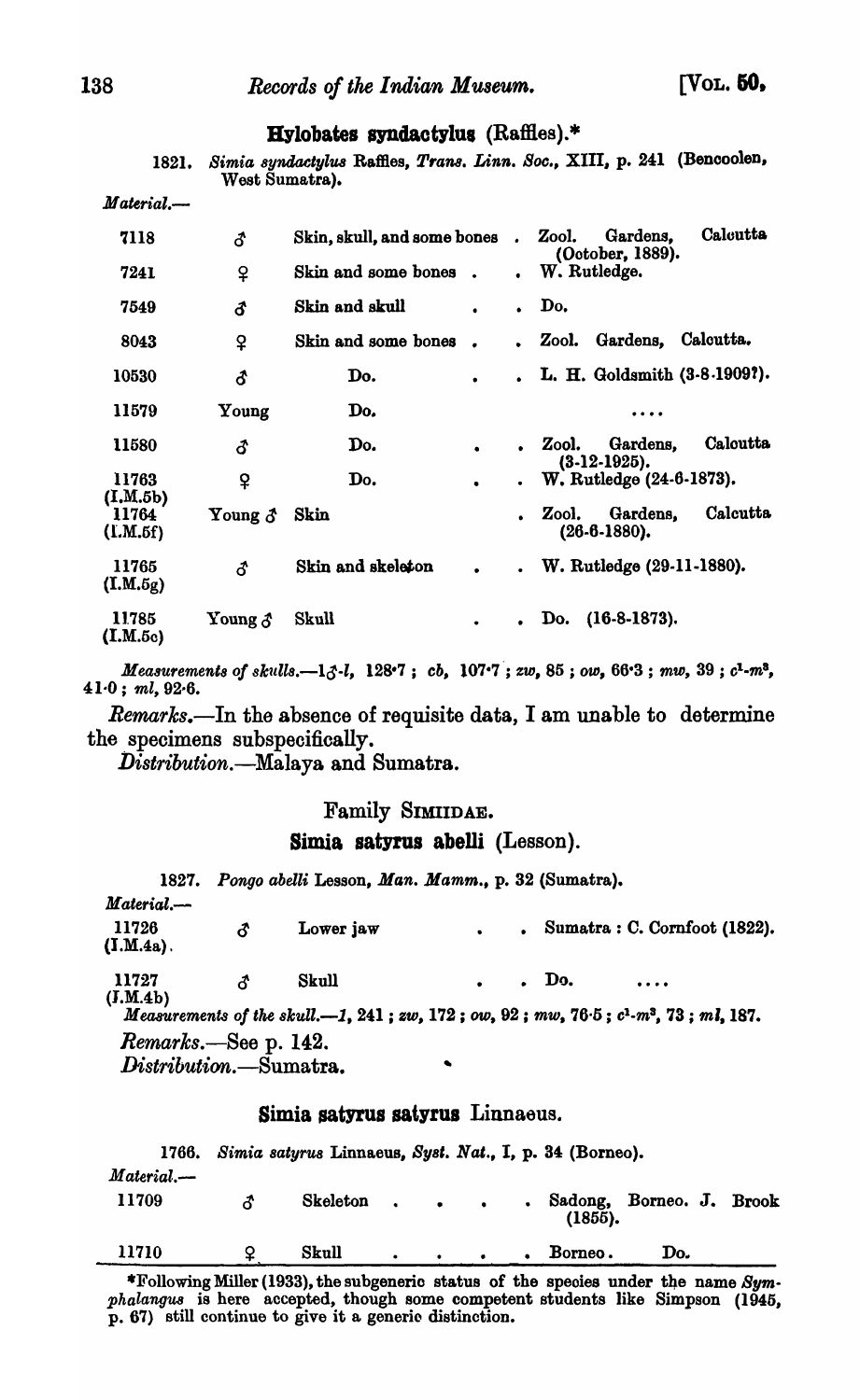| 1952.]             |    | H. KHAJURIA: Catalogue of Mammals: Primates. |                               |  |       |              |                                                             | 139               |
|--------------------|----|----------------------------------------------|-------------------------------|--|-------|--------------|-------------------------------------------------------------|-------------------|
| 11711<br>(I.M.3oo) | δ  | Skull                                        |                               |  |       |              | $\cdot$ $\cdot$ $\cdot$ $\cdot$ Borneo, W. Nicholls (1855). |                   |
| 11713<br>(I.M.3ww) | ¥  | Do.                                          | $\bullet$ $\bullet$ $\bullet$ |  | Do.   |              | R.W.G. Frith 1836).                                         |                   |
| 11723<br>(I.M.3nn) | δ. | One ramus of lower jaw                       |                               |  | . Do. | М.<br>1838). | Gregory                                                     | $(\mathrm{July.}$ |

*Measurements o/81culls.-3e! •• l,* 220·230 (229,7) ; *cb,* 187,1.193 (190'4) ; *zw* (2 speoimens), 164·170 (167) j *ow,* 80-89 (84'3); *mw,* 64·70'7 (67·5) j *c1• m3,* 68·72 (70); *ml, 173.181*  (17S·2).

1~ *•• l,* 188; *00,* 149; *ZW,* 131·4; *ow,* 72'4; *mw,* 53·7 j *c1\_m3,* 59·6; *ml, 146·6. Remarks.-See* p. 142.

*Distribution.-Borneo.* 

#### Simia satyrus satyrus and Simia satyrus abelli.

The specimens listed below represent a mixture of the two subspecies, and for want of proper data cannot be separated.

*Material.-*

| 7220        | Young $\delta$  | <b>Skin</b>                          | W. Rutledge.              |
|-------------|-----------------|--------------------------------------|---------------------------|
| 7225        | 3               | Skeleton without skull               | Do.                       |
| 7325        | Young $9$       | <b>Skin</b>                          |                           |
| 7326        | Young $\delta$  | Skin and skull                       |                           |
| 7327        | $\mathbf{P}$    | Skull without lower jaw              | W. Rutledge (13-3-1893?). |
| <b>7440</b> | Young $\delta$  | <b>Skin</b>                          | <b>B. M. Roy.</b>         |
| 7456        | Young $\delta$  | Skin and skull                       | W. Rutledge.              |
| 7492        | Young $\varphi$ | Do.                                  | Do.<br>$(17-9-1896).$     |
| 7518        | Young $\delta$  | Do.                                  | Do.<br>$(9-7-1897)$ .     |
| 7533        | Young $\delta$  | <b>Skin</b><br>$\bullet$             | Do.<br>$(10-2-1897)$ .    |
| 7569        | Young $\delta$  | Skin and skull                       | Do.<br>$(1-7-1897)$ .     |
| 7571        | Young $\delta$  | Do.                                  | Do.<br>$(23-6-1897)$ .    |
| 7805        | Young           | Do.<br>$\bullet$                     | Do.<br>$(6-8-1902)$ .     |
| 7806        | Young $\delta$  | Do.                                  | Do.<br>$(13-4-1877)$ .    |
| 7867        | $\mathsf{P}$    | Incomplete skeleton                  | Do.                       |
| 7879        | Young           | Skin and skull<br>$\bullet$          | Do.<br>$(20-8-1902)$ .    |
| 7961        | <b>ි</b>        | Skull                                | Do.<br>$(15-12-1894).$    |
| 7927        | ර               | Skin and skull                       | Zool. Gardens, Calcutta.  |
| 7964        | δ.              | <b>Skeleton</b>                      | $\cdots$                  |
| 7966        | Young $\delta$  | Skeleton without skull               | W. Rutledge.              |
| 7967        | ¥               | Skull                                | Zool. Gardens, Calcutta.  |
| 7970        | Young $\delta$  | Incomplete skeleton without<br>skull | W. Rutledge (20-2-1897).  |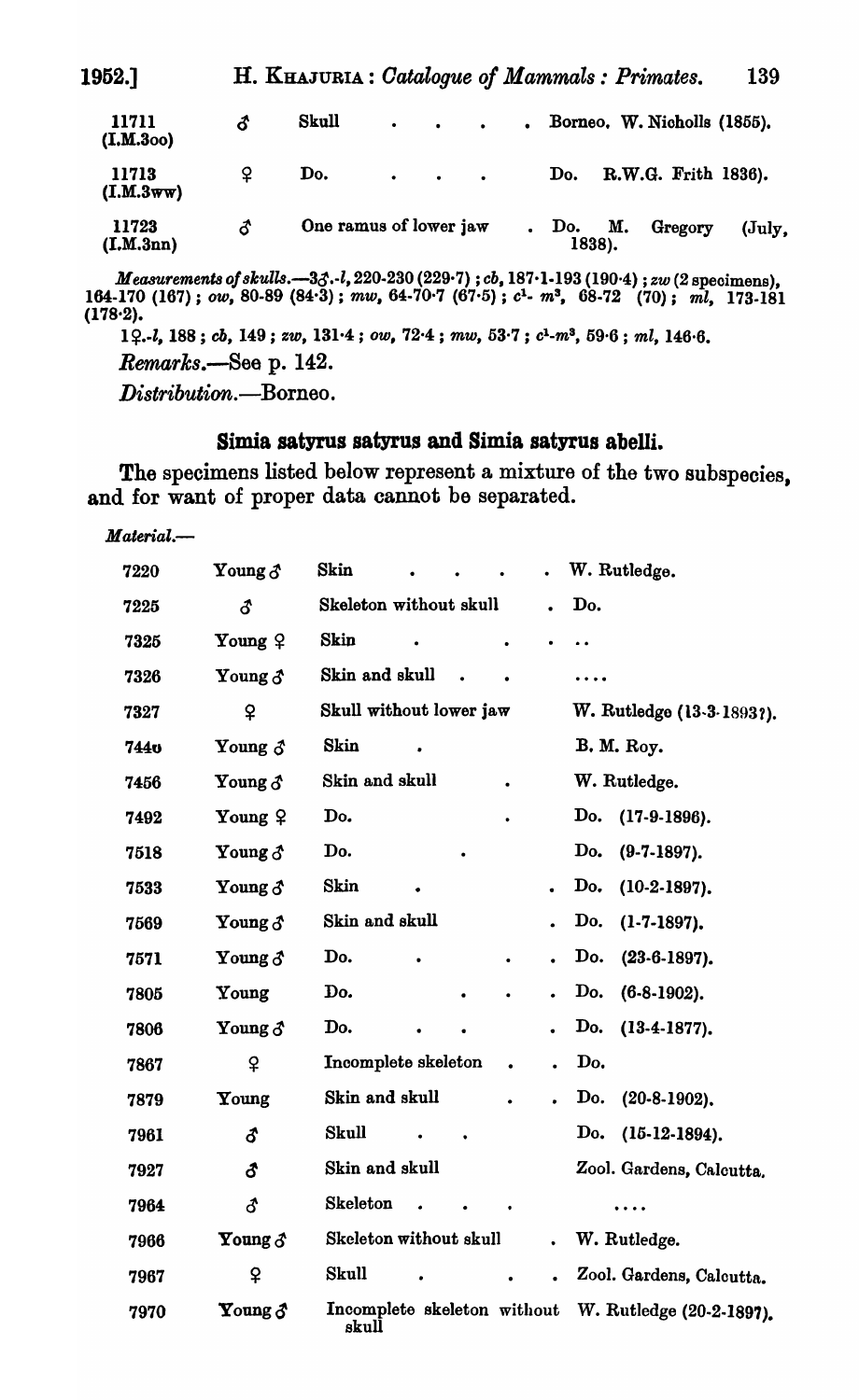| 140                 |                      | Records of the Indian Museum.                     |                      |               |           | $\sqrt{\text{Vol}}$ . 50,                                                                                               |
|---------------------|----------------------|---------------------------------------------------|----------------------|---------------|-----------|-------------------------------------------------------------------------------------------------------------------------|
| 7971                | ¥                    | Incomplete skeleton without W. Rutledge.<br>skull |                      |               |           |                                                                                                                         |
| 7972                | Young ?              | Do.                                               |                      |               |           | .                                                                                                                       |
| 8005                | $\bullet$            | <b>Skeleton</b>                                   |                      |               |           | Do. (10-12-1903).                                                                                                       |
| 8422                | <b>ි</b>             | Skin and skull                                    | $\ddot{\phantom{a}}$ | $\sim$ $\sim$ |           | Gardens, Calcutta.<br>Zool.                                                                                             |
| 9026                | S.-ad. $\delta$      | Skin                                              |                      |               | $\bullet$ | Zool. Gardens, Calcutta.                                                                                                |
| 10039               | <b>3</b>             | Do.<br>gallery)                                   |                      |               |           | (mounted in the D. Ezra (23-3-1915).                                                                                    |
| 11513               | $\ddot{\phantom{0}}$ | Stuffed skin and skull                            |                      |               |           |                                                                                                                         |
| 11514               | $\bullet$            | Do.                                               |                      |               |           |                                                                                                                         |
| 11515               | $\bullet$            | Do.                                               | ٠                    |               | ٠         | .                                                                                                                       |
| 11516               | $\bullet$            | Do.                                               |                      |               |           |                                                                                                                         |
| 11517               | $\bullet$            | Do.                                               |                      |               |           |                                                                                                                         |
| 11692               | δ                    | Skin (mounted in the gallery)                     |                      |               |           |                                                                                                                         |
| 11693               | <b>ි</b>             | Do.                                               |                      |               |           | $\bullet\hspace{0.1cm} \bullet\hspace{0.1cm} \bullet\hspace{0.1cm} \bullet\hspace{0.1cm} \bullet$                       |
| 11694               | $\mathsf{Q}$         | Do.                                               |                      | ٠             |           |                                                                                                                         |
| 11695               | Young                | Do.                                               |                      | $\bullet$     |           |                                                                                                                         |
| 11696               | $\bullet$            | Skeleton                                          | Do.                  | $\bullet$     | $\bullet$ |                                                                                                                         |
| 11712               | Young                | <b>Skull</b>                                      |                      |               |           |                                                                                                                         |
| 11714<br>(L.M.3ccc) | $\bullet$            | Skull and brain in alcohol                        |                      |               |           | . Purchased (July, 1867).                                                                                               |
| 11715<br>(L.M.31)   | Young $\delta$       | Skull                                             |                      |               |           | W. Rutledge (20-3-1879).                                                                                                |
| 11716<br>(I.M.3g)   | $S$ -ad. $Q$         | Skin and skull                                    | $\bullet$            |               | $\bullet$ | $(10-8-1880).$<br>Do.                                                                                                   |
| 11717<br>(I.M.3r)   | Young $\delta$       | Part of skin and skull.                           |                      |               | $\bullet$ | Do. (1-6-1880).                                                                                                         |
| 11718<br>(I.M.3f)   | S.-ad. $\delta$      | Skull                                             |                      |               |           | Zool. Gardens, Calcutta<br>$(13-12-1879).$                                                                              |
| 11719<br>(I.M.3j)   | ¥                    | Do.                                               |                      |               |           | W. Rutledge (3-3-1879).                                                                                                 |
| 11720<br>(L.M.3b)   | Young $\delta$       | Do.                                               |                      |               |           | Purchased (28-7-1879).                                                                                                  |
| 11721<br>(LM.3d)    | $S.$ -ad. $\delta$   | Skin                                              |                      |               | $\bullet$ | Zool. Gardens,<br>Calcutta<br>(1880).                                                                                   |
| 11722<br>(L.M.3w)   | Young $\delta$       | Skin and skull                                    | $\bullet$            | $\bullet$     | $\bullet$ | W. Rutledge (19-5-1877).                                                                                                |
| 11724               | Young                | Skull                                             | $\bullet$            | $\bullet$     | ٠         | $\bullet\hspace{0.1cm} \bullet\hspace{0.1cm} \bullet\hspace{0.1cm} \bullet\hspace{0.1cm} \bullet\hspace{0.1cm} \bullet$ |
| 11725<br>(LM.3n)    | Young $\delta$       | Do.                                               |                      |               |           | W. Rutledge (1-3-1876).                                                                                                 |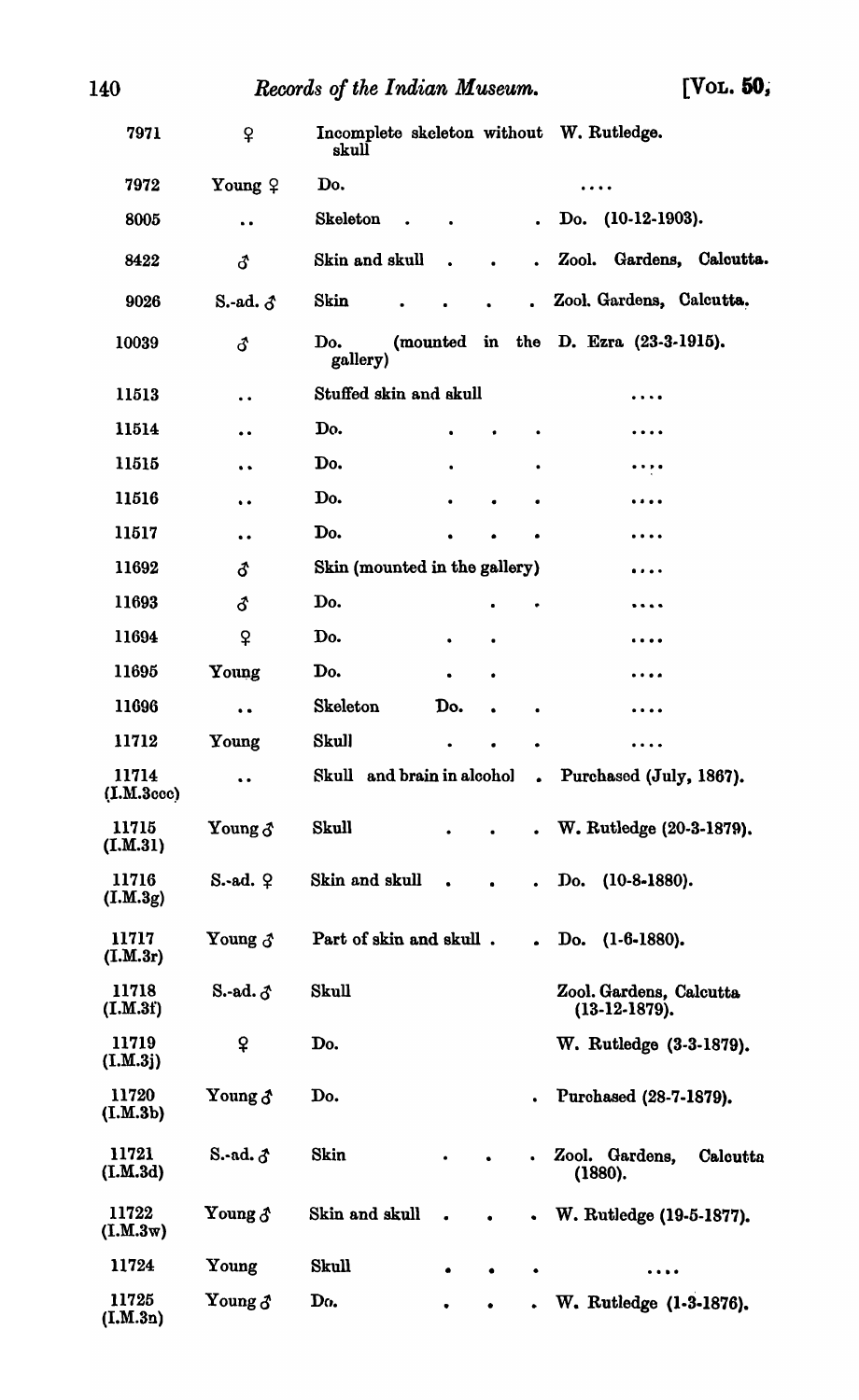| 1952.]              | H. KHAJURIA: Catalogue of Mammals: Primates. |                                                               |                                                                                                          |  |  |  |  |
|---------------------|----------------------------------------------|---------------------------------------------------------------|----------------------------------------------------------------------------------------------------------|--|--|--|--|
| 11729               | đ                                            | <b>Skeleton</b>                                               | W. Nicholls (1853).                                                                                      |  |  |  |  |
| 11730<br>(I.M.3hh)  | Young $9$                                    | Do.                                                           | Purchased (20-9-1869).                                                                                   |  |  |  |  |
| 11731               | ¥                                            | Do.                                                           | W. Rutledge (21-11-1919).                                                                                |  |  |  |  |
| 11732               | đ                                            | Part of skin and skeleton                                     | Zool.<br>Gardens, Calcutta<br>$(25-5-1914).$                                                             |  |  |  |  |
| 11737<br>(I.M.3k)   | Young $9$                                    | In spirit                                                     | J. Anderson (21-1-1867).                                                                                 |  |  |  |  |
| 11738               | $\ddot{\phantom{0}}$                         | Do.                                                           | Do.                                                                                                      |  |  |  |  |
| 11739<br>(1.M.30)   | ¥                                            | Uterus in spirit                                              | Gardens, Calcutta<br>Zool.<br>$(8-4-1879).$                                                              |  |  |  |  |
| 11766               | Young $9$                                    | Skull                                                         | W. Rutledge (12-6-1900).                                                                                 |  |  |  |  |
| 11767               | Do.                                          | Skull without lower jaw                                       | $\cdots$                                                                                                 |  |  |  |  |
| 11768<br>(I.M.3q)   | Young $\delta$                               | Skull                                                         | W. Rutledge (26-6-1875).                                                                                 |  |  |  |  |
| 11769<br>(I.M.3aaa) | Young                                        | Skull without lower jaw                                       | Rajindra Mullick (1863).                                                                                 |  |  |  |  |
| 11770               | $\bullet$                                    | Do.                                                           | Gardens,<br>Calcutta.<br>Zool.                                                                           |  |  |  |  |
| 11771               | Young                                        | Do. (damaged)                                                 | .                                                                                                        |  |  |  |  |
| 11772               | $\bullet$                                    | Do.<br>$\bullet$                                              | $\cdots$                                                                                                 |  |  |  |  |
| 11773               | $\bullet$                                    | Do.<br>$\bullet$<br>$\bullet$                                 | $\cdots$                                                                                                 |  |  |  |  |
| 11774               | Young                                        | Do.                                                           | $\cdots$                                                                                                 |  |  |  |  |
| 11775               | $\bullet\bullet$                             | Skull (damaged).                                              |                                                                                                          |  |  |  |  |
| 11778               | Young $\varphi$                              | (incomplete and Purchased<br><b>Skeleton</b><br>without skull | $(24-11-1883)$ .                                                                                         |  |  |  |  |
| 11779<br>(L.M.3i)   | Young $\delta$                               | Skull                                                         | W. Rutledge (7-4-1877).                                                                                  |  |  |  |  |
| 11780               | $\bullet$                                    | Do.                                                           | Purchased (20-10-1875).                                                                                  |  |  |  |  |
| 11781               | Ş                                            | Skeleton (incomplete and W.<br>without skull)                 | Rutledge (15-1-1876).                                                                                    |  |  |  |  |
| 11782               | ¥                                            | Do.                                                           | $(7-1-1876).$<br>Do.                                                                                     |  |  |  |  |
| 11783               | đ                                            | Do.<br>$\bullet$                                              | $(19-5-1877)$ .<br>Do.                                                                                   |  |  |  |  |
| 11794               | $\bullet$                                    | Incomplete skeleton                                           | Zool. Gardens, Calcutta.                                                                                 |  |  |  |  |
| 11795               | . .                                          | Skull<br>$\bullet$                                            | $\cdots$                                                                                                 |  |  |  |  |
| 11796               | . .                                          | Skin and incomplete skeleton                                  | $(16-8-1904)$<br>$\begin{array}{cccccccccc} \bullet & \bullet & \bullet & \bullet & \bullet \end{array}$ |  |  |  |  |
| 11797               | Sub-ad. $\delta$                             | Skin and skeleton                                             | Zool.<br>Gardens, Calcutta<br>$(10-10-1916).$                                                            |  |  |  |  |
| 11798               | Young $9$                                    | Do. (without skull)                                           | $(8-10-1916)$ .<br>Do.                                                                                   |  |  |  |  |
| <b>11800</b>        | $\bullet\bullet$                             | Some bones of hand and foot                                   | .                                                                                                        |  |  |  |  |
| 11801               | $\bullet$                                    | Left first to fifth metacarpals                               | Asiatic Society.                                                                                         |  |  |  |  |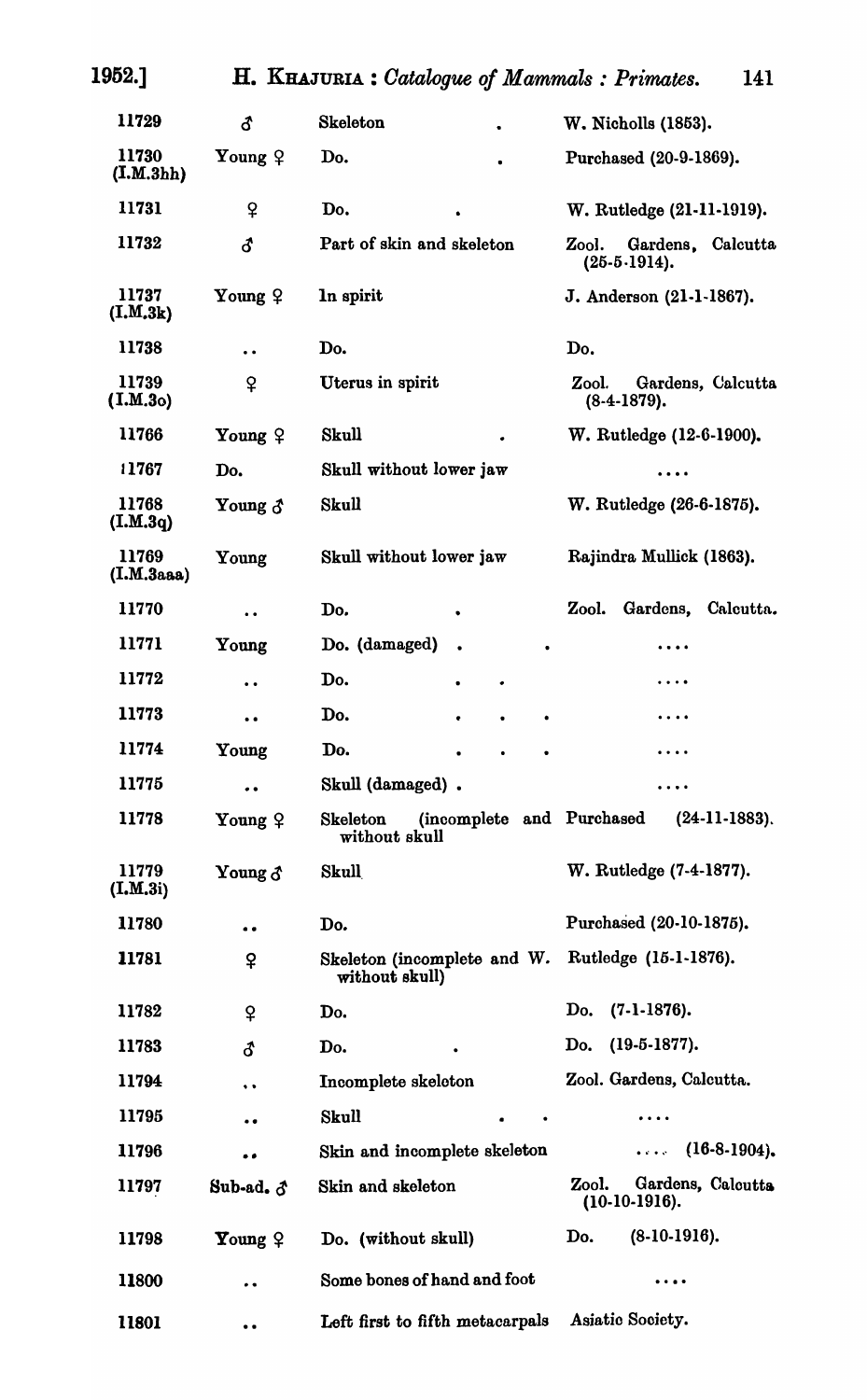| 11802                    | $\bullet$            |         | Second phalanges of hand Zool. Gardens,<br>and foot |           |           |           | $(8-10-1916).$                   |                     | Calcutta.            |
|--------------------------|----------------------|---------|-----------------------------------------------------|-----------|-----------|-----------|----------------------------------|---------------------|----------------------|
| 11803<br>(I.M.3aa)       | Young $\delta$       | Skull   | $\bullet$                                           | $\bullet$ |           |           |                                  | $\cdots$            |                      |
| 11804<br>(I.M.3eee)      | Young $\delta$       | Do.     |                                                     |           |           |           | Purchased (17-10-1870).          |                     |                      |
| 11805<br>(I.M.3bb)       | Young $9$            | Skull   | $\bullet$                                           | $\bullet$ | $\bullet$ |           | W. Rutledge.                     |                     |                      |
| 11811                    | Young                | Skin    | $\bullet$                                           | $\bullet$ | ٠         | $\bullet$ |                                  | $\cdots$            |                      |
| 11977                    | Young $\delta$       |         | Skull (damaged)'                                    |           |           |           |                                  | $\bullet$ $\bullet$ |                      |
| Measurements of skulls.— |                      |         |                                                     |           |           |           |                                  |                     |                      |
| Z.S.I. Reg. Nos.         | Sex                  | l       | cb                                                  | <b>zw</b> |           | ow        | $\boldsymbol{m}{\boldsymbol{w}}$ | $c^1 \cdot m^3$     | ml                   |
| 11696                    | $\ddot{\phantom{a}}$ | $210-5$ | 176                                                 | 172       |           | $85 - 5$  | $69 - 5$                         | 65                  | 167                  |
| 11719                    | ¥                    | 181     | 141.5                                               | 124       |           | $69 - 5$  | $50-9$                           | $57 - 4$            | $\ddot{\phantom{a}}$ |
|                          |                      |         |                                                     |           |           |           |                                  |                     |                      |

*Remarks.-The* colour of the skins shows various shades of dark and reddish brown. Only two male skins are with cheek expansions. One of them appears to be subadult from its size.

11773 215 171 165·5 84 66·5 62·5

As shown by the measurements (pp. 138, 139) the skull of *abelli* is much larger than that of *satyrus*. The variations in the characters of the cranial ridges have been much discussed by various workers (Anderson, 1881 ; Sonntag, 1924) and I have very little to add to their observations. Sonntag (1924) states that in the pterion the alisphenoid articulates with the parietal separating the squamosal from the frontal. This type of the pterion is considered by him as a distinguishing skull character of *Simia* from the African Simiidae. In conformity with Ashley Montague (1930) and others, my observations show that great variations exist in the composition of pterion in *Simia.* Thus, out of thirty five skulls examined, twelve have the squamosal united with the frontal, four have this arrangement on the left side only, and two on the right side only. Thus, in one and the same skull the two types of pterions may co-exist. The non-union of the orbital ridges across the nose is found to be a constant character throughout. Great variations are present in the number and the arrangement of the cranial foramina. The parietal foramen is observed in only one young skull. The number of infraorbital foramina varies from one to four on each side. The number of the condyloid foramina is one or two. Simognathism or the curvature of the facial line varies from almost a right angle (a very young skull) to nearly a straight line. The outline of the orbits varies from subcircular to elliptical.

Another feature of interest is the separation of small pieces of bones from the larger ones. In No. 11772, a small bone has separated away at the union of the sagittal and the lambdoidal sutures. In No. 11725, in addition to two similar bones there is another small bone separated at the point where the squamosal, the occipital, and the parietal meet. In 11775, there is separation of a piece of bone from the lower border of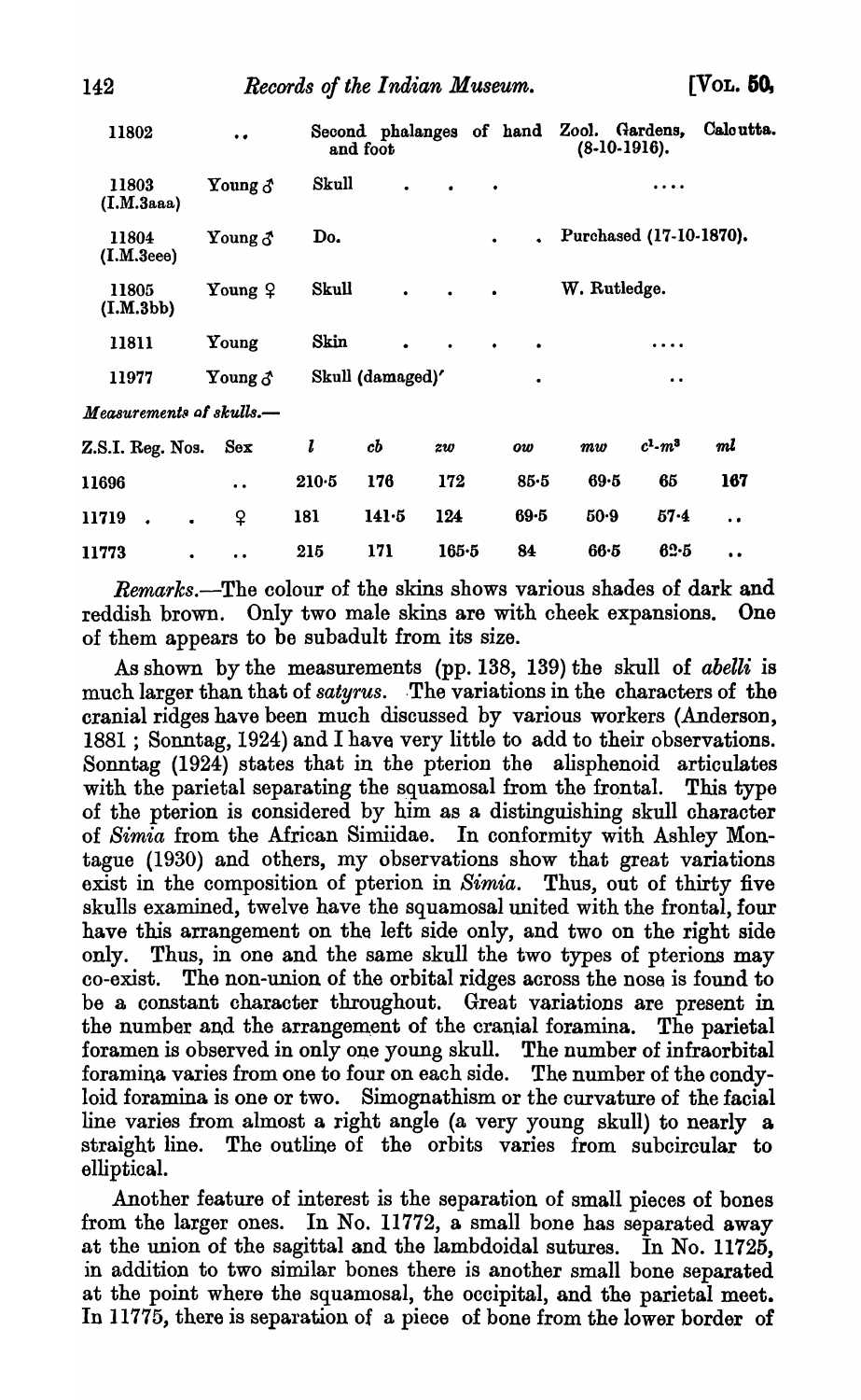the parietal; and in Nos. 7971, 11719, and 11766, similar bones are present on each side of the oocipital region.

The cusps of molars vary from four to five. In No. 11773, there is a supernumerary upper molar on the left side. On the right side it has not yet emerged. In No. 11767, there are only two molars on the left side, whioh of course, is not due to age.

#### **Pan** troglodytes troglodytes (Blumenbach).

*1799. Simia troglodytes* Blumenbaoh, *Handb. d. Naturge8ck.,* p. 65 (Mayumba, Frenoh Congo).

 $\ddotsc$ 

| $Material$ — |               |                                                        |                        |
|--------------|---------------|--------------------------------------------------------|------------------------|
| 7671         | $\bullet$     | Skin (mounted in the gallery) Purchased (Berlin Mus.). |                        |
| 11736        | Adol. $\beta$ | In spirit                                              | British Mus. Exchange. |

*Remarks.*—In the unsexed specimen (No. 7671), the tan spots on the face are prominently present specially on the nose. The forehead is thinly haired or almost bald. The parting of the hairs on the orown is partially notioeable. The fur is long, black, and somewhat soft. The hairs are notioeably scanty on the belly and on certain parts of the legs and the arms. In the other speoimen (No. 11736) also the parting of the hairs on the crown is only faintly visible. There is no bald spot on the forehead. The cheeks are hairy and there is a very small beard on the chin. The ears are markedly large.

*Distribution.-West* coast of Africa (undefined).

#### **Pan troglodytes** subsp.?

*Material.-*

(I.M.c)

10993  $\beta$  Skin (mounted in the gallery) Zool. Gardens, Calcutta.

*Remarks.*-The face has a brownish red tinge. There is a marked parting of the hairs on the orown with a frontal bald. spot. Tho hairs are abundant and fall over the ears and the regions between the eyes and the ears as in the youngs of *P.t. verus* Schwarz. The ohin is beardless. The fur is black, long, coarse, and quite abundant, but thin on the belly and certain parts of the legs and the arms. The hands and the feet are black.

 $Distribution. -?$ 

 $\ddot{\phantom{a}}$ 

# Pan troglodytes subsp.?

 $$ 11691

Skeleton (mounted in the gallery).

*Remarks.-The* superciliary arches are not well developed. The brain case does not steeply descend behind from the parietal region. The face is markedly concave.

*Distribution.*  $-$ ?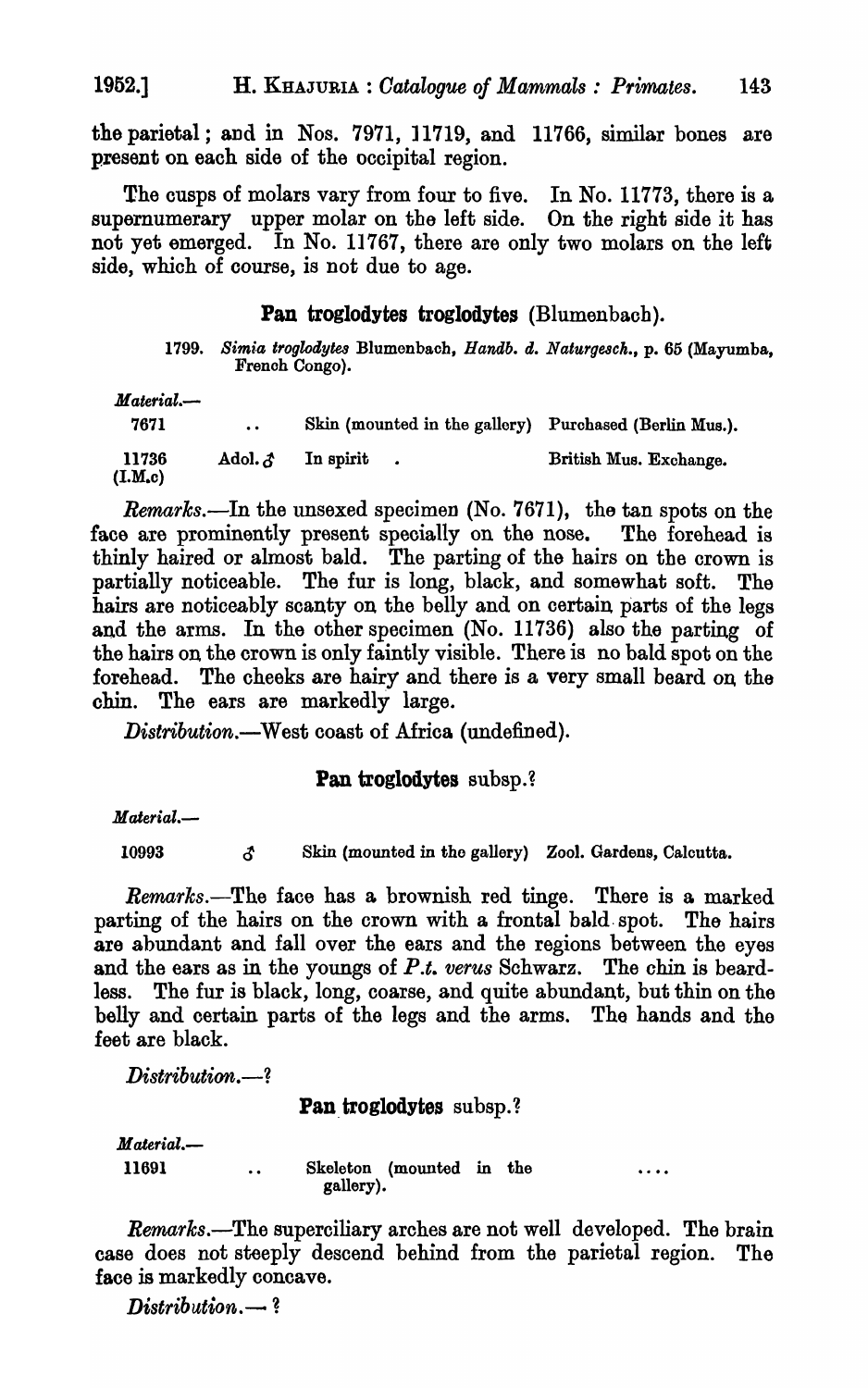#### Gorilla gorilla gorilla (Savage and Wyman).

*1847. Troglodytes gorilla* Savage and Wyman, J. *Boston Nat. Hist.* 800., V., p. 417 (Mpongwe, Gaboon River).

*Material.-*

| 11687 | ය.      | Skin (mounted in the gallery)                  | $\bullet\bullet\bullet\bullet$ |
|-------|---------|------------------------------------------------|--------------------------------|
| 11688 | Չ       | Do.                                            | $\cdots$                       |
| 11689 | ය.      | Skeleton<br>in<br>the<br>(mounted)<br>gallery) | $\cdots$                       |
| 11690 | Æ.<br>∕ | Do.                                            | $\cdots$                       |
|       | .       |                                                |                                |

*Measurements of skulls.*-

| ₫            | ٠ | $306 - 7$<br>$\left($ approx. $\right)$ | cb<br>$210-4$ | zw<br>171 | ow<br>112.5 | $m\omega$<br>73.0 | $c^1 \cdot m^3$<br>$\ddot{\phantom{a}}$ | mŀ<br>192 |
|--------------|---|-----------------------------------------|---------------|-----------|-------------|-------------------|-----------------------------------------|-----------|
| $\mathsf{P}$ |   | $231 - 4$                               | 175           | 149       | 111         | 62.5              | 84                                      | 159       |

*Remarks.*—The hairs of the male are black at the tips with alternate black and brownish bands below. On the back the hairs are shorter and paler, and there is a very broad transverse pale band in the middle of the back. The hairs on the legs are also paler. The head, the neok, and the chest are naked. A peculiar character of the male specimen is the union of the third and the fourth fingers. In the female the colour on the whole is paler. In the skulls, the occipital regions are broad with tbe centres of the lambdoidal crests blunt.

*Distribution.-North* and North-West of the Congo river, Africa.

#### Family HOMINIDAE.

#### Homo sapiens Linnaeus.

*Material.-* 1758. *Homo 8apiens* Linnaeu9, *Byst. Nat.,* ed. 10, p. 20. 11788  $\beta$  Skeleton (mounted in the India. gallery). 11789  $\text{Young } \delta$  Do. . . . Do.  $11790$  Young  $9$  Do.  $\cdot \cdot \cdot \cdot$   $\cdot \cdot$  Do. 11791 Young  $9$  Do.  $\cdot \cdot \cdot \cdot \cdot$  Do. 11977 Young  $\Omega$  Mounted skeleton • • Do. 11978 Ad. Incomplete skeleton • • •••

#### REFERENCES.

ALLEN, G. M., 1939.-A check list of African mammals. *Bull. Mus. Oomp. Zool. Harvard,* LXXXIII, pp. 1-763.

ANDERSON, J., 1881.—Catalogue of mammals in the Indian Museum, Part I. pp. xv+223.—Calcutta: Government Printing Press.